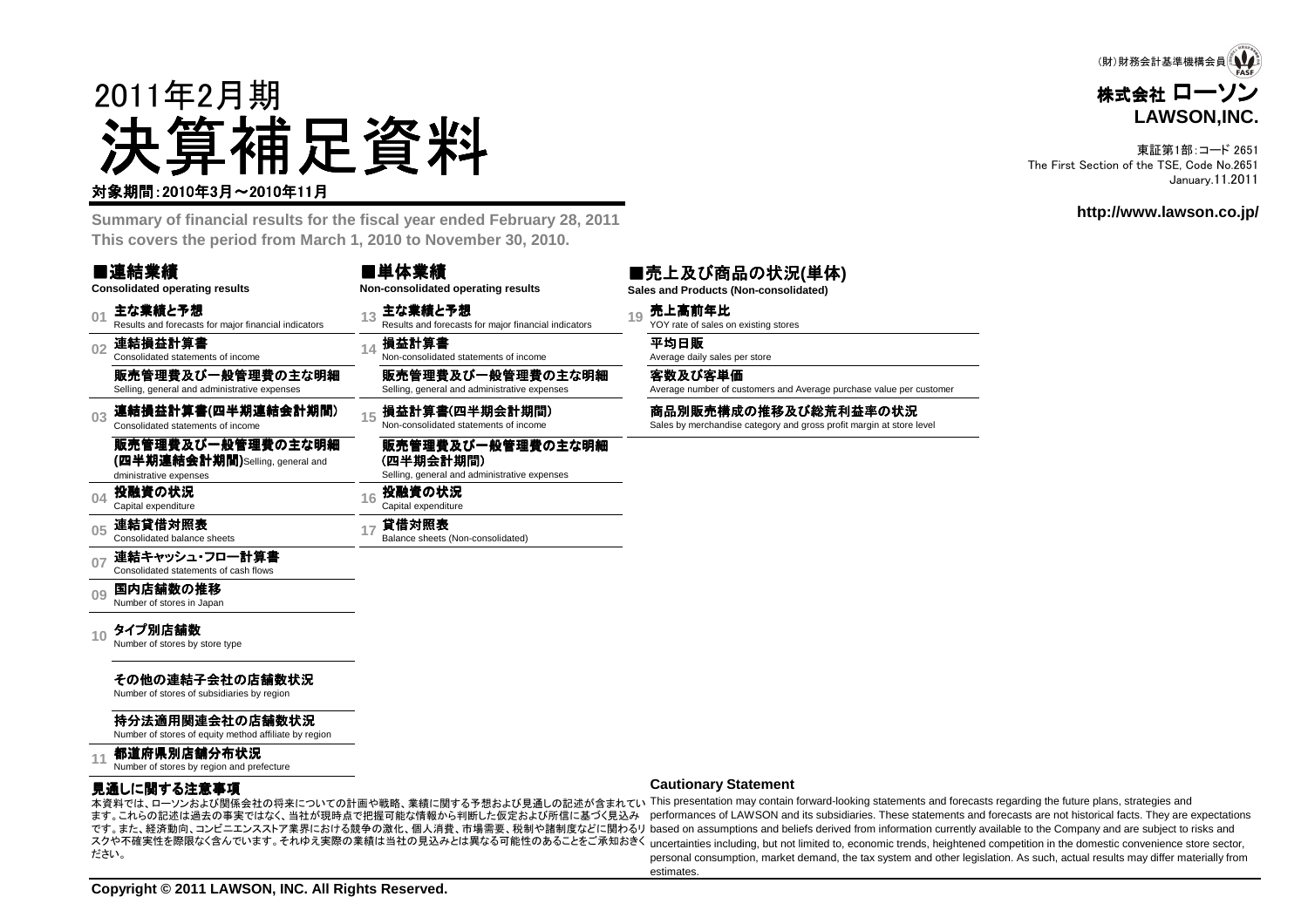### ■主な業績と予想 Results and forecasts for major financial indicators<br>←←←←

|                                                                                               |                                 | 2009年度/FY2009 |                                    |           | 2010年度/FY2010                   |           |                                                 |                          |
|-----------------------------------------------------------------------------------------------|---------------------------------|---------------|------------------------------------|-----------|---------------------------------|-----------|-------------------------------------------------|--------------------------|
|                                                                                               | 第3四半期/3Q<br>2009.3.1-2009.11.30 |               | 通期/Full year<br>2009.3.1-2010.2.28 |           | 第3四半期/3Q<br>2010.3.1-2010.11.30 |           | 通期計画/Full year (Forecast)<br>2010.3.1-2011.2.28 |                          |
|                                                                                               | 金額/Amount                       | 前年比/YoY       | 金額/Amount                          | 前年比/YoY   | 金額/Amount                       | 前年比/YoY   | 金額/Amount                                       | 前年比/YoY                  |
| チェーン全店売上高(億円)<br>Total net sales (Hundred millions of yen)                                    | 12.527                          | 108.4%        | 16.661                             | 106.9%    | 12.670                          | 101.1%    | 16.840                                          | 101.1%                   |
| 営業総収入(億円)<br>Gross operating revenue (Hundred millions of yen)                                | 3,396                           | 140.2%        | 4,671                              | 133.7%    | 3.311                           | 97.5%     | 4,390                                           | 94.0%                    |
| 营業利益(億円)<br>Operating profit (Hundred millions of yen)                                        | 440                             | 101.6%        | 502                                | 102.2%    | 459                             | 104.4%    | 530                                             | 105.4%                   |
| 経常利益(億円)<br>Recurring profit (Hundred millions of yen)                                        | 434                             | 100.8%        | 494                                | 101.3%    | 452                             | 104.3%    | 516                                             | 104.4%                   |
| 四半期(当期)純利益(億円)<br>Net profit (Hundred millions of yen)                                        | 198                             | 85.6%         | 125                                | 52.8%     | 207                             | 105.0%    | 232                                             | 184.7%                   |
| 1株当たり四半期(当期)純利益(円)<br>Net profit per share (yen)                                              |                                 | 199.71        |                                    | 126.67    |                                 | 208.62    |                                                 | 232.30                   |
| 純資産(億円)<br>Net assets (Hundred millions of yen)                                               |                                 | 2,052         |                                    | 1,981     |                                 | 2.036     |                                                 |                          |
| 総資産(億円)<br>Total assets (Hundred millions of yen)                                             |                                 | 4,411         |                                    | 4,481     |                                 | 4,636     |                                                 |                          |
| 1株当たり純資産(円)<br>Net assets per share (yen)                                                     |                                 | 2,007.43      |                                    | 1,935.41  |                                 | 1,991.72  |                                                 |                          |
| 総資産四半期(当期)純利益率<br><b>ROA</b>                                                                  |                                 | 4.5%          |                                    | 2.8%      |                                 | 4.6%      |                                                 | $\overline{\phantom{0}}$ |
| 自己資本四半期(当期)純利益率<br><b>ROE</b>                                                                 |                                 | 10.0%         |                                    | 6.5%      |                                 | 10.6%     |                                                 | $\overline{\phantom{0}}$ |
| 流動比率<br>Current ratio                                                                         |                                 | 76.1%         |                                    | 71.7%     |                                 | 74.8%     |                                                 | $\overline{\phantom{0}}$ |
| 固定比率<br>Fixed ratio                                                                           |                                 | 154.0%        |                                    | 164.6%    |                                 | 162.8%    |                                                 | $\overline{\phantom{0}}$ |
| 自己資本比率<br>Capital adequacy ratio                                                              |                                 | 45.1%         |                                    | 42.8%     |                                 | 42.9%     |                                                 |                          |
| 営業活動によるキャッシュフロー(百万円)<br>Net cash provided by (used in) operating activities (Millions of yen) |                                 | 40.868        |                                    | 40.695    |                                 | 57.794    |                                                 |                          |
| 投資活動によるキャッシュフロー(百万円)<br>Net cash provided by (used in) investing activities (Millions of yen) |                                 | $-31.048$     |                                    | $-42,595$ |                                 | $-26,468$ |                                                 |                          |
| 財務活動によるキャッシュフロー(百万円)<br>Net cash provided by (used in) financing activities (Millions of yen) |                                 | $-22,286$     |                                    | $-27,238$ |                                 | $-26,528$ |                                                 |                          |
| 現金及び現金同等物の期末残高 (百万円)<br>Cash and cash equivalents at end of period (Millions of yen)          |                                 | 71,515        |                                    | 54,843    |                                 | 59,627    |                                                 | $\overline{\phantom{0}}$ |
| 国内総店舗数<br>Number of stores in Japan                                                           |                                 | 9,694         |                                    | 9,761     |                                 | 9,935     |                                                 | 9,971                    |

(注)1.営業総収入は直営店売上高、加盟店からの収入等の合計です。

 2.通期計画の1株当たり当期純利益に関しては、2010年11月30日現在の期末発行済株式数を用いて算出しております。 3.「国内総店舗数」は、当社連結グループの運営するコンビニエンスストアの店舗数であり、㈱ローソン沖縄の運営する店舗数を含めております。

Note1: The gross operating revenue includes total sales of LAWSON group stores and commissions from franchised stores.<br>2: Forecasted net profit per share in the full-year plan is calculated based on the number of outstandi 30, 2010.

3: The number of stores in Japan are figures of LAWSON group, including stores operated by LAWSON Okinawa, Inc.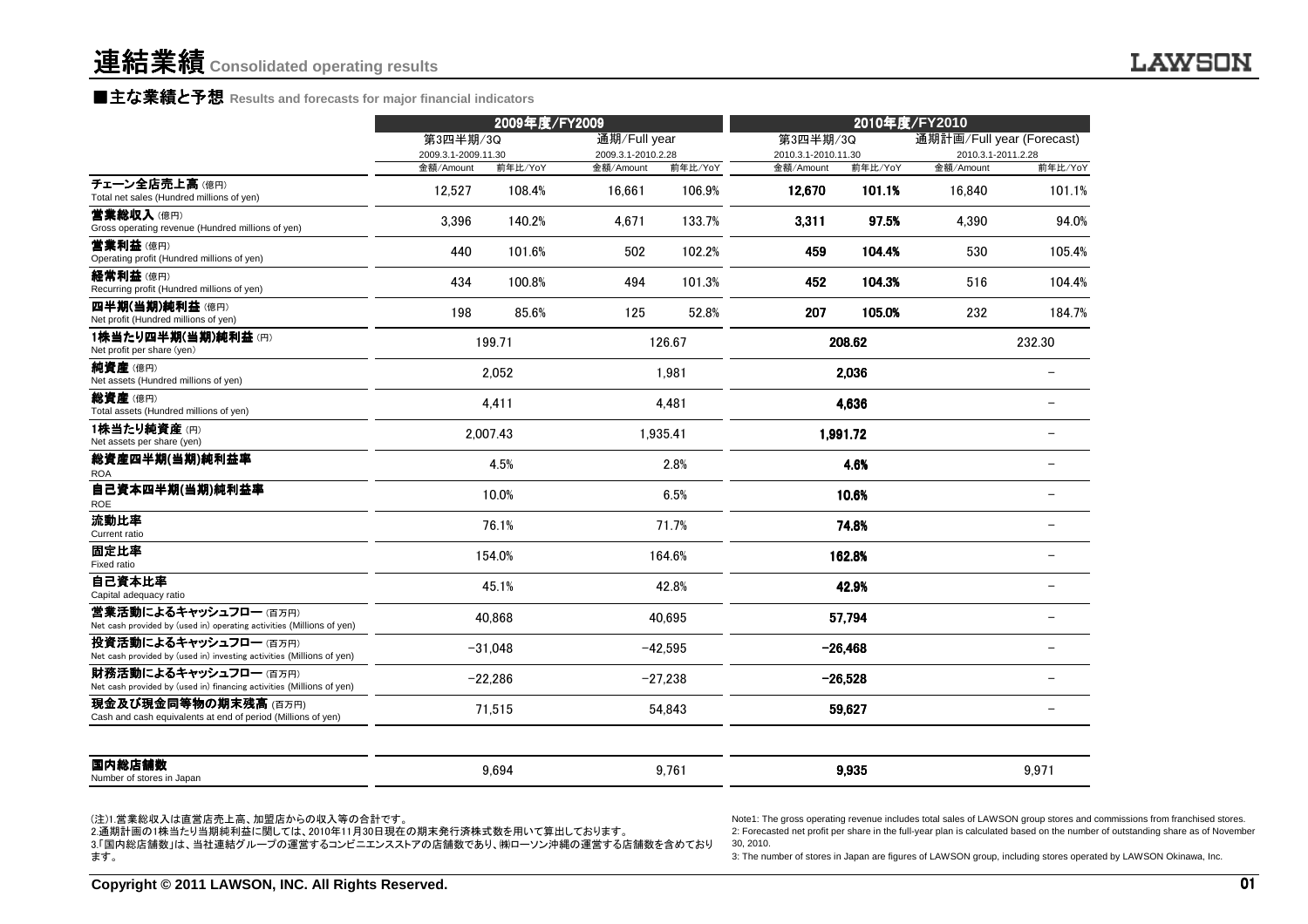### 連結業績**Consolidated operating results**

### ■連結損益計算書 ■連結損益計算書**Consolidated statements of income**

|                                                         | 前第3四半期連結累計期間/3Q     | 当第3四半期連結累計期間/3Q     | 增減                  |
|---------------------------------------------------------|---------------------|---------------------|---------------------|
|                                                         | 2009.3.1-2009.11.30 | 2010.3.1-2010.11.30 | Increase (Decrease) |
|                                                         | 百万円/Millions of yen | 百万円/Millions of yen | 百万円/Millions of yen |
| 営業収入 Operating revenue                                  | 178.559             | 188,198             | 9,638               |
| 加盟店からの収入 Commissions from franchised stores             | 142.635             | 149,651             | 7.016               |
| 加盟店売上高 Net sales of franchised stores                   | 1.092.309           | 1,125,239           | 32,930              |
| 全店売上高 Net sales of direct stores and franchised stores  | 1,252,727           | 1,267,073           | 14.346              |
| その他の営業収入 Other operating revenue                        | 35.924              | 38,546              | 2,622               |
| 売上高 Net sales of LAWSON group                           | 161,096             | 142,942             | $-18,153$           |
| 営業総収入 Gross operating revenue                           | 339.656             | 331,141             | $-8,514$            |
| 売上原価 Cost of goods sold                                 | 119,744             | 105,980             | $-13,763$           |
| 売上総利益 Gross profit                                      | 41.352              | 36,962              | $-4,389$            |
| 営業総利益 Operating gross profit                            | 219.911             | 225,161             | 5.249               |
| 販売費及び一般管理費 Selling, general and administrative expenses | 175.910             | 179,240             | 3,330               |
| 営業利益 Operating profit                                   | 44.001              | 45,920              | 1,919               |
| 営業外収益 Non-operating income                              | 1.199               | 1,301               | 101                 |
| 営業外費用 Non-operating expenses                            | 1.765               | 1,934               | 168                 |
| 経常利益 Recurring profit                                   | 43,435              | 45,287              | 1,852               |
| 特別利益 Extraordinary gain                                 | 655                 |                     | $-653$              |
| 特別損失 Extraordinary loss                                 | 9.816               | 8,363               | $-1,453$            |
| 税金等調整前四半期純利益 Income before income taxes                 | 34.273              | 36,925              | 2,651               |
| 法人税等 Income taxes                                       | 14,303              | 15,489              | 1,185               |
| 少数株主利益 Minority interests in net profit                 | 164                 | 646                 | 482                 |
| 四半期純利益 Net profit                                       | 19,805              | 20,789              | 983                 |
|                                                         |                     |                     |                     |

### ■販売管理費及び一般管理費の主な明細 Selling, general and administrative expenses<br>-

|                                                          |                     | │前第3四半期連結累計期間/3Q │ 当第3四半期連結累計期間/3Q │ | 増減                                                                                                                  |
|----------------------------------------------------------|---------------------|--------------------------------------|---------------------------------------------------------------------------------------------------------------------|
|                                                          | 2009.3.1-2009.11.30 | 2010.3.1-2010.11.30                  | Increase (Decrease)                                                                                                 |
|                                                          | 百万円/Millions of yen | 百万円/Millions of yen                  | 百万円/Millions of yen                                                                                                 |
| <b>地代家賃</b> Rents                                        | 52.006              | 54.312                               | 2,305                                                                                                               |
| 人件費 Personal expenses                                    | 43.529              | 42.514                               | $-1,014$                                                                                                            |
| 動産リース料 Equipment leasing charges                         | 10.144              | 7.853                                | $-2,290$                                                                                                            |
| 有形固定資産減価償却費 Depreciation of property and store equipment | 14.621              | 17.737                               | 3,116                                                                                                               |
| 広告宣伝費 Advertising and promotional expenses               | 7.950               | 8.495                                | 544                                                                                                                 |
| その他 Other                                                | 47.658              | 48.326                               | 668                                                                                                                 |
| 合計 Total                                                 | 175.910             | 179.240                              | 3.330                                                                                                               |
| (注)「販売管理費及び一般管理費の主な明細」の 「その他」には、無形固定資産減価償却費を含んでおります。     |                     |                                      | Note: "Other" of "selling, general and administrative expenses" include amortization expenses of intangible assets. |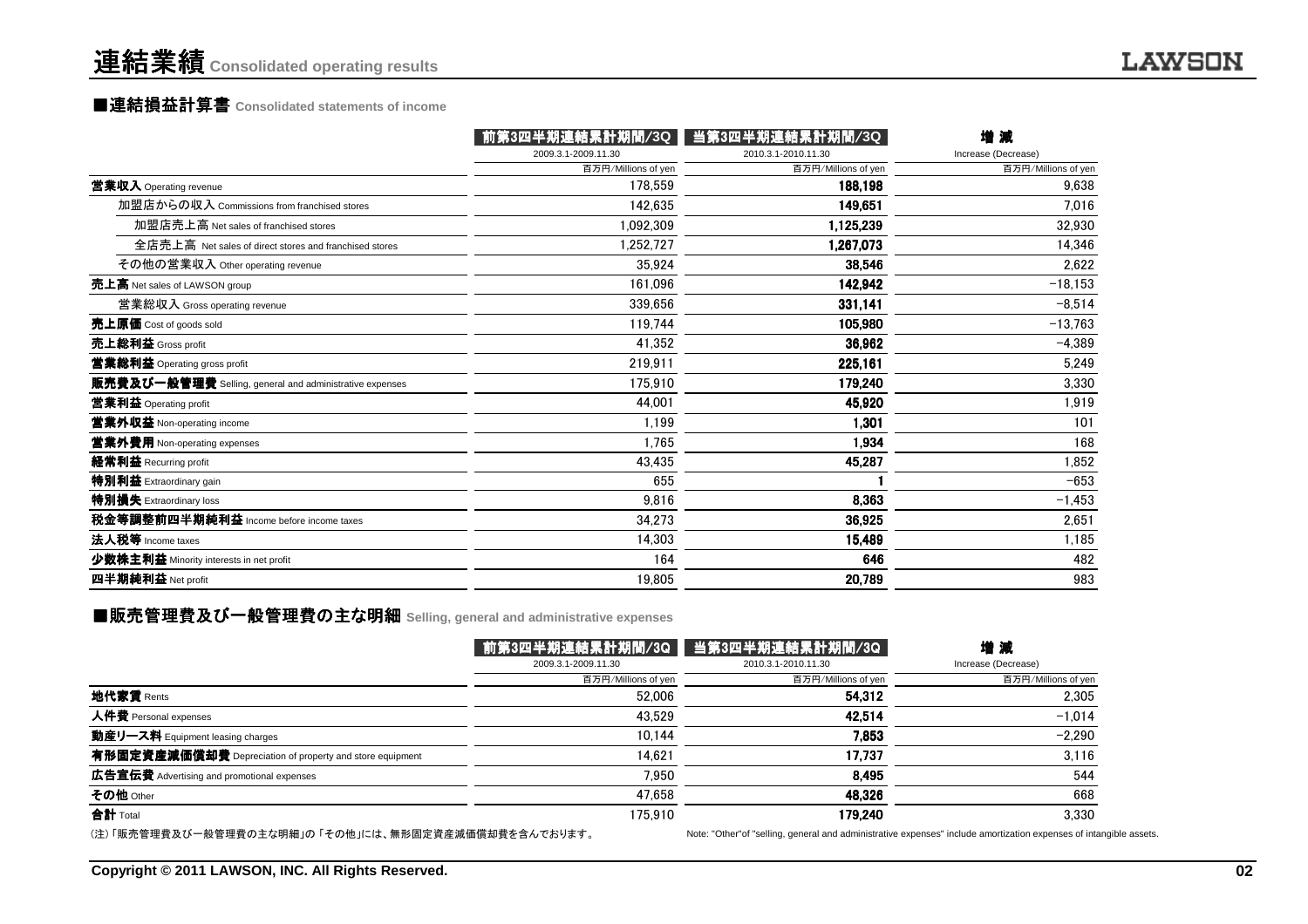### ■連結損益計算書(四半期連結会計期間) Consolidated statements of income<br>────────────────────────────

| 2009.9.1-2009.11.30<br>2010.9.1-2010.11.30<br>Increase (Decrease)<br>百万円/Millions of yen<br>百万円/Millions of yen<br>百万円/Millions of yen<br>営業収入 Operating revenue<br>58.489<br>63,966<br>5,476<br>加盟店からの収入 Commissions from franchised stores<br>4,137<br>46.877<br>51,014<br>加盟店売上高 Net sales of franchised stores<br>357,711<br>383,762<br>26.051<br>全店売上高 Net sales of direct stores and franchised stores<br>411,985<br>17,198<br>429,183<br>その他の営業収入 Other operating revenue<br>11.612<br>12,951<br>1.339<br>54.569<br>45,969<br>$-8.600$<br>売上高 Net sales of LAWSON group<br>113,059<br>営業総収入 Gross operating revenue<br>109,935<br>$-3,123$<br>40.555<br>33,936<br>$-6,619$<br>売上原価 Cost of goods sold<br>売上総利益 Gross profit<br>14.014<br>12,033<br>$-1,980$<br>72.504<br>75,999<br>3,495<br>営業総利益 Operating gross profit<br>販売費及び一般管理費 Selling, general and administrative expenses<br>58,639<br>1,588<br>60,227<br>15,771<br>1,907<br>営業利益 Operating profit<br>13.864<br>$-25$<br>営業外収益 Non-operating income<br>405<br>379<br>$-51$<br>605<br>554<br>営業外費用 Non-operating expenses<br>1,932<br>経常利益 Recurring profit<br>13,664<br>15,597<br>特別利益 Extraordinary gain<br>$-2$<br>3<br>特別損失 Extraordinary loss<br>807<br>$-4,478$<br>5.286<br>8,382<br>14,791<br>6,408<br>法人税等 Income taxes<br>5,193<br>6.086<br>893<br>$-733$<br>202<br>935<br>少数株主利益 Minority interests in net profit<br>四半期純利益 Net profit<br>3,921<br>8,501<br>4,579 |                                         | 前第3四半期連結会計期間/3Q | 当第3四半期連結会計期間/3Q | 增減 |
|---------------------------------------------------------------------------------------------------------------------------------------------------------------------------------------------------------------------------------------------------------------------------------------------------------------------------------------------------------------------------------------------------------------------------------------------------------------------------------------------------------------------------------------------------------------------------------------------------------------------------------------------------------------------------------------------------------------------------------------------------------------------------------------------------------------------------------------------------------------------------------------------------------------------------------------------------------------------------------------------------------------------------------------------------------------------------------------------------------------------------------------------------------------------------------------------------------------------------------------------------------------------------------------------------------------------------------------------------------------------------------------------------------------------------------------------|-----------------------------------------|-----------------|-----------------|----|
|                                                                                                                                                                                                                                                                                                                                                                                                                                                                                                                                                                                                                                                                                                                                                                                                                                                                                                                                                                                                                                                                                                                                                                                                                                                                                                                                                                                                                                             |                                         |                 |                 |    |
|                                                                                                                                                                                                                                                                                                                                                                                                                                                                                                                                                                                                                                                                                                                                                                                                                                                                                                                                                                                                                                                                                                                                                                                                                                                                                                                                                                                                                                             |                                         |                 |                 |    |
|                                                                                                                                                                                                                                                                                                                                                                                                                                                                                                                                                                                                                                                                                                                                                                                                                                                                                                                                                                                                                                                                                                                                                                                                                                                                                                                                                                                                                                             |                                         |                 |                 |    |
|                                                                                                                                                                                                                                                                                                                                                                                                                                                                                                                                                                                                                                                                                                                                                                                                                                                                                                                                                                                                                                                                                                                                                                                                                                                                                                                                                                                                                                             |                                         |                 |                 |    |
|                                                                                                                                                                                                                                                                                                                                                                                                                                                                                                                                                                                                                                                                                                                                                                                                                                                                                                                                                                                                                                                                                                                                                                                                                                                                                                                                                                                                                                             |                                         |                 |                 |    |
|                                                                                                                                                                                                                                                                                                                                                                                                                                                                                                                                                                                                                                                                                                                                                                                                                                                                                                                                                                                                                                                                                                                                                                                                                                                                                                                                                                                                                                             |                                         |                 |                 |    |
|                                                                                                                                                                                                                                                                                                                                                                                                                                                                                                                                                                                                                                                                                                                                                                                                                                                                                                                                                                                                                                                                                                                                                                                                                                                                                                                                                                                                                                             |                                         |                 |                 |    |
|                                                                                                                                                                                                                                                                                                                                                                                                                                                                                                                                                                                                                                                                                                                                                                                                                                                                                                                                                                                                                                                                                                                                                                                                                                                                                                                                                                                                                                             |                                         |                 |                 |    |
|                                                                                                                                                                                                                                                                                                                                                                                                                                                                                                                                                                                                                                                                                                                                                                                                                                                                                                                                                                                                                                                                                                                                                                                                                                                                                                                                                                                                                                             |                                         |                 |                 |    |
|                                                                                                                                                                                                                                                                                                                                                                                                                                                                                                                                                                                                                                                                                                                                                                                                                                                                                                                                                                                                                                                                                                                                                                                                                                                                                                                                                                                                                                             |                                         |                 |                 |    |
|                                                                                                                                                                                                                                                                                                                                                                                                                                                                                                                                                                                                                                                                                                                                                                                                                                                                                                                                                                                                                                                                                                                                                                                                                                                                                                                                                                                                                                             |                                         |                 |                 |    |
|                                                                                                                                                                                                                                                                                                                                                                                                                                                                                                                                                                                                                                                                                                                                                                                                                                                                                                                                                                                                                                                                                                                                                                                                                                                                                                                                                                                                                                             |                                         |                 |                 |    |
|                                                                                                                                                                                                                                                                                                                                                                                                                                                                                                                                                                                                                                                                                                                                                                                                                                                                                                                                                                                                                                                                                                                                                                                                                                                                                                                                                                                                                                             |                                         |                 |                 |    |
|                                                                                                                                                                                                                                                                                                                                                                                                                                                                                                                                                                                                                                                                                                                                                                                                                                                                                                                                                                                                                                                                                                                                                                                                                                                                                                                                                                                                                                             |                                         |                 |                 |    |
|                                                                                                                                                                                                                                                                                                                                                                                                                                                                                                                                                                                                                                                                                                                                                                                                                                                                                                                                                                                                                                                                                                                                                                                                                                                                                                                                                                                                                                             |                                         |                 |                 |    |
|                                                                                                                                                                                                                                                                                                                                                                                                                                                                                                                                                                                                                                                                                                                                                                                                                                                                                                                                                                                                                                                                                                                                                                                                                                                                                                                                                                                                                                             |                                         |                 |                 |    |
|                                                                                                                                                                                                                                                                                                                                                                                                                                                                                                                                                                                                                                                                                                                                                                                                                                                                                                                                                                                                                                                                                                                                                                                                                                                                                                                                                                                                                                             |                                         |                 |                 |    |
|                                                                                                                                                                                                                                                                                                                                                                                                                                                                                                                                                                                                                                                                                                                                                                                                                                                                                                                                                                                                                                                                                                                                                                                                                                                                                                                                                                                                                                             |                                         |                 |                 |    |
|                                                                                                                                                                                                                                                                                                                                                                                                                                                                                                                                                                                                                                                                                                                                                                                                                                                                                                                                                                                                                                                                                                                                                                                                                                                                                                                                                                                                                                             |                                         |                 |                 |    |
|                                                                                                                                                                                                                                                                                                                                                                                                                                                                                                                                                                                                                                                                                                                                                                                                                                                                                                                                                                                                                                                                                                                                                                                                                                                                                                                                                                                                                                             | 税金等調整前四半期純利益 Income before income taxes |                 |                 |    |
|                                                                                                                                                                                                                                                                                                                                                                                                                                                                                                                                                                                                                                                                                                                                                                                                                                                                                                                                                                                                                                                                                                                                                                                                                                                                                                                                                                                                                                             |                                         |                 |                 |    |
|                                                                                                                                                                                                                                                                                                                                                                                                                                                                                                                                                                                                                                                                                                                                                                                                                                                                                                                                                                                                                                                                                                                                                                                                                                                                                                                                                                                                                                             |                                         |                 |                 |    |
|                                                                                                                                                                                                                                                                                                                                                                                                                                                                                                                                                                                                                                                                                                                                                                                                                                                                                                                                                                                                                                                                                                                                                                                                                                                                                                                                                                                                                                             |                                         |                 |                 |    |

### ■販売管理費及び一般管理費の主な明細(四半期連結会計期間) Selling, general and administrative expenses<br>-

|                                                          |                     | 前第3四半期連結会計期間/3Q   当第3四半期連結会計期間/3Q                                                                     | 増減                  |
|----------------------------------------------------------|---------------------|-------------------------------------------------------------------------------------------------------|---------------------|
|                                                          | 2009.9.1-2009.11.30 | 2010.9.1-2010.11.30                                                                                   | Increase (Decrease) |
|                                                          | 百万円/Millions of yen | 百万円/Millions of yen                                                                                   | 百万円/Millions of yen |
| 地代家賃 Rents                                               | 17.592              | 18.287                                                                                                | 694                 |
| 人件費 Personal expenses                                    | 14.504              | 14.369                                                                                                | $-134$              |
| 動産リース料 Equipment leasing charges                         | 3.143               | 2.475                                                                                                 | $-667$              |
| 有形固定資産減価償却費 Depreciation of property and store equipment | 5.274               | 6.280                                                                                                 | 1,005               |
| 広告宣伝費 Advertising and promotional expenses               | 2.280               | 2.974                                                                                                 | 694                 |
| その他 Other                                                | 15.844              | 15.841                                                                                                | -3                  |
| 合計 Total                                                 | 58.639              | 60.227                                                                                                | .588                |
| (注) 「販売管理費及び一般管理費の主な明細」の 「その他」には、無形固定資産減価償却費を含んでおります。    |                     | Note: "Other" of "selling, general and administrative expenses" include amortization expenses of inta |                     |

Note: "Other"of "selling, general and administrative expenses" include amortization expenses of intangible assets.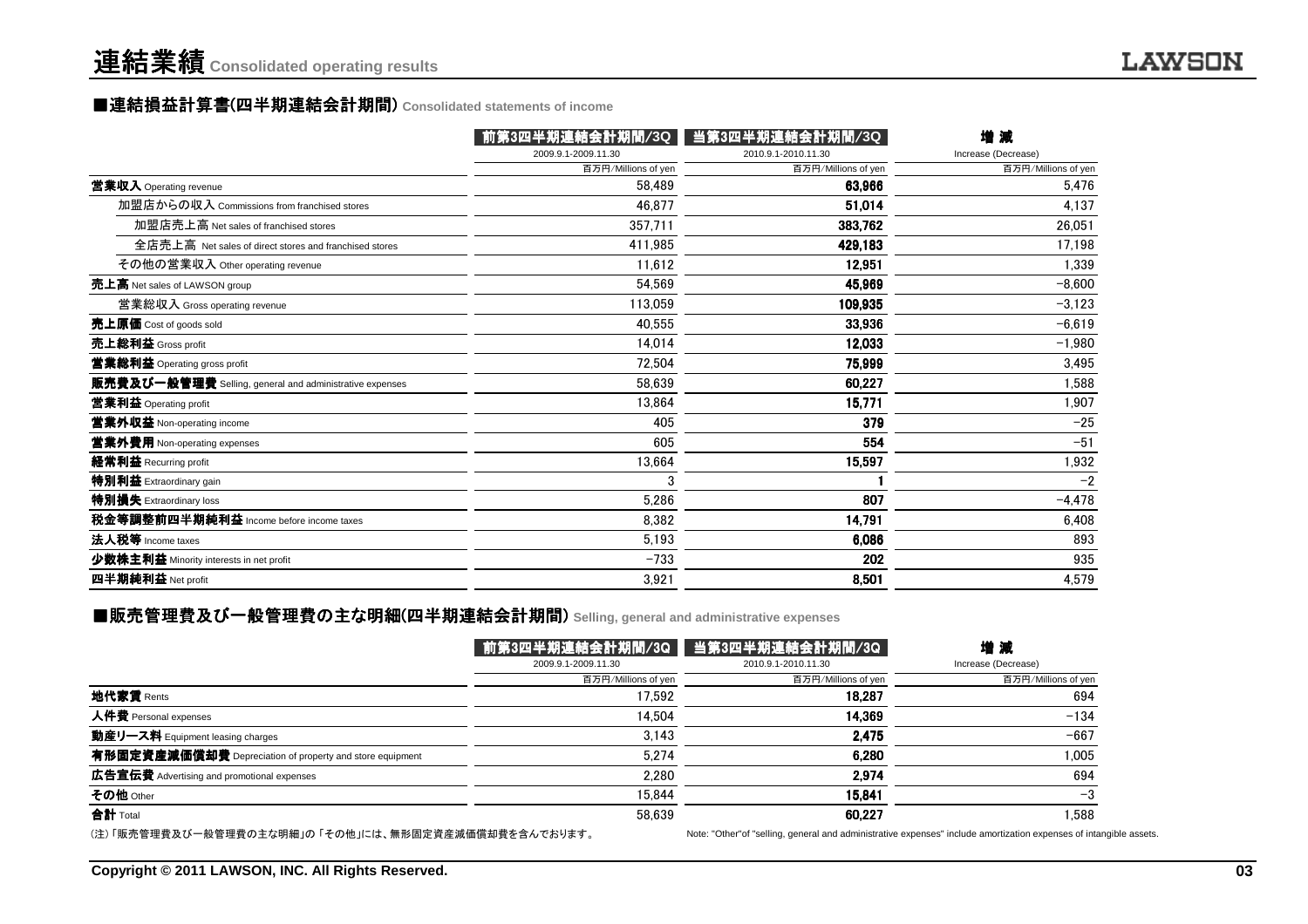| ■投融資の状況                                                  | 前第3四半期連結累計期間/3Q     | 当第3四半期連結累計期間/3Q     | 2010年度計画            |
|----------------------------------------------------------|---------------------|---------------------|---------------------|
| <b>Capital expenditure</b>                               | 2009.3.1-2009.11.30 | 2010.3.1-2010.11.30 | Forecasts / 2011.2  |
|                                                          | 百万円/Millions of yen | 百万円/Millions of yen | 百万円/Millions of yen |
| 新店投資 New store investments                               | 13.515              | 10,309              | 14.500              |
| 既存店投資 Existing store investments                         | 5.406               | 5.633               | 8.500               |
| システム関連投資 IT-related investments                          | 7.475               | 5.220               | 8.500               |
| その他 Other                                                | 998                 | 930                 | 1,000               |
| 投資小計 Subtotal                                            | 27.395              | 22.092              | 32,500              |
| 出資·融資 Investments and advances                           | 73                  | $-169$              | 1.000               |
| リース Leases                                               | 22.983              | 11.559              | 17,000              |
| 合計 Total                                                 | 50.452              | 33,482              | 50,500              |
| 有形固定資産減価償却費 Depreciation of property and store equipment | 14.621              | 17.737              | 24.700              |
| 無形固定資産償却費 Amortization of intangible assets              | 4.400               | 6.410               | 8,500               |
| 減価償却費計 Total depreciation and amortization               | 19.021              | 24,148              | 33,200              |
|                                                          |                     |                     |                     |

(注)1.リースは各会計期間に取得したリース物件の取得価額相当額を記載しております。

 2.新リース会計の適用により、有形固定資産減価償却費には、売買処理されるリース物件の減価償却費を含んでおります。3.2010年度のリース債務の返済による支出は、6,543百万円です。

Note1: "Leases" are the amount of charges equivalent to the purchase price of the respective assets for the accounting period. 2: Depreciation of property and store equipment includes depreciation for leased property treated as a sale-and-purchase transactiondue to the application of new lease accounting standards in Japan.

3: The amount of repayments of lease obligations (consolidated) of FY2010 is 6,543 millions of yen.

連結業績**Consolidated operating results**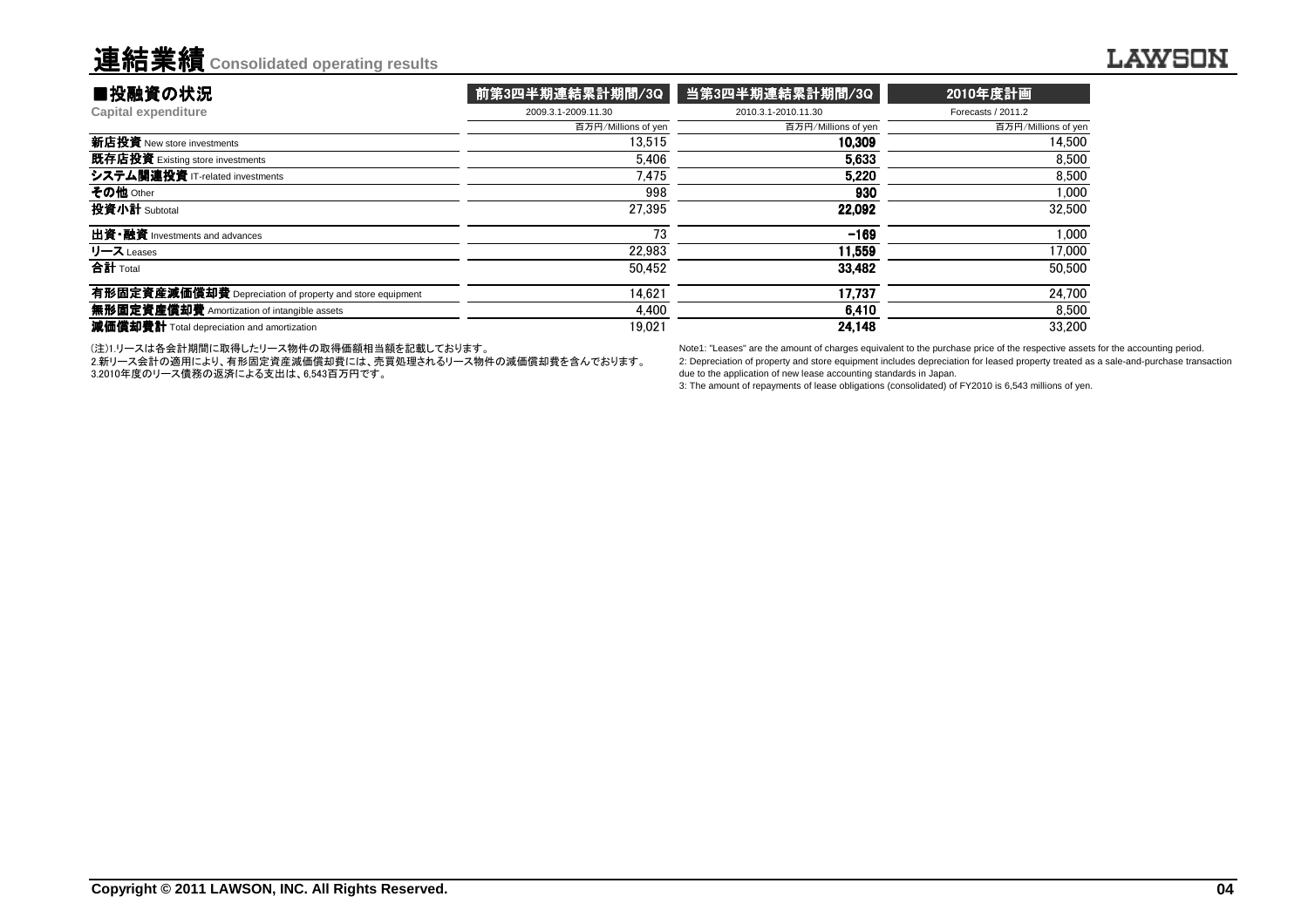### ■連結貸借対照表 **Consolidated balance sheets**

|                                                                            | 前連結会計年度末<br>(2010年2月28日現在)             | 当連結会計期間末<br>(2010年11月30日現在)       | 増 減                 |
|----------------------------------------------------------------------------|----------------------------------------|-----------------------------------|---------------------|
|                                                                            | Previous fiscal term (As of 2.28,2010) | Current period (As of 11.30,2010) | Increase (Decrease) |
| [ 資産の部 Assets ]                                                            | 百万円/Millions of yen                    | 百万円/Millions of yen               | 百万円/Millions of yen |
| 流動資産 Current assets                                                        | 132.198                                | 139.847                           | 7.648               |
| 現金及び預金 Cash and deposits                                                   | 64.017                                 | 76.301                            | 12.284              |
| 加盟店貸勘定 Accounts receivable - due from franchised stores                    | 20,790                                 | 19,212                            | $-1,578$            |
| 商品 Merchandise inventories                                                 | 4.446                                  | 4,839                             | 393                 |
| 未収入金 Accounts receivable - other                                           | 26,445                                 | 26,857                            | 412                 |
| 繰延税金資産 Deferred tax assets                                                 | 4,587                                  | 2.914                             | $-1,672$            |
| その他 Other                                                                  | 12.067                                 | 9,853                             | $-2,213$            |
| 貸倒引当金 Allowance for doubtful accounts                                      | $-155$                                 | $-132$                            | 23                  |
| 固定資産 Noncurrent assets                                                     | 315,933                                | 323,845                           | 7,911               |
| 有形固定資産 Property, plant and equipment                                       | 145,308                                | 154,220                           | 8,911               |
| ・建物及び構築物 Buildings and structures                                          | 96.452                                 | 95.125                            | $-1.327$            |
| ・車両運搬具及び工具器具備品 Vehicles, tools, furniture and fixtures                     | 12.858                                 | 12,456                            | $-402$              |
| •その他 Other                                                                 | 35.997                                 | 46.638                            | 10,641              |
| 無形固定資産 Intangible assets                                                   | 34,407                                 | 35,108                            | 700                 |
| 投資その他の資産 Investments and other assets                                      | 136.216                                | 134,516                           | $-1,700$            |
| ・長期貸付金 Long-terms loans receivable                                         | 29.724                                 | 31.835                            | 2,110               |
| •差入保証金 Guarantee deposits                                                  | 83,205                                 | 81,322                            | $-1.882$            |
| •繰延税金資産 Deferred tax assets                                                | 15,274                                 | 12,956                            | $-2,317$            |
| •破産更生債権等 Bankruptcy and reorganization claims                              | 13.631                                 | 15,124                            | 1,493               |
| •その他 Other                                                                 | 9.018                                  | 9,207                             | 189                 |
| •貸倒引当金 Allowance for doubtful accounts                                     | $-14.636$                              | $-15,929$                         | $-1,293$            |
| 資産合計 Total Assets                                                          | 448.131                                | 463,692                           | 15.560              |
| 有形固定資産の減価償却累計額<br>Accumulated depreciation of property and store equipment | 134.339                                | 146,294                           | 11.954              |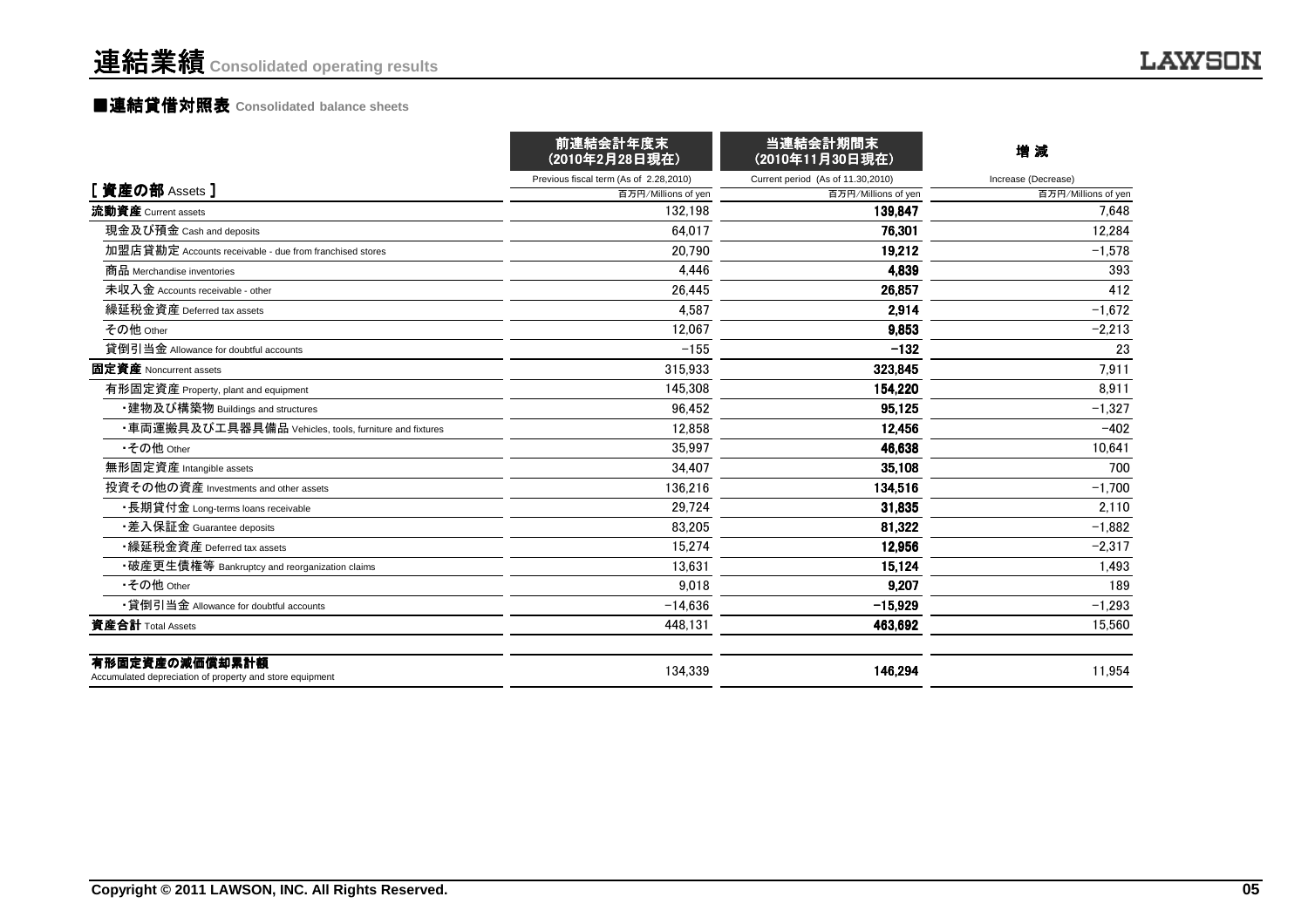#### ■連結貸借対照表 **Consolidated balance sheets**

|                                                                                             | 前連結会計年度末<br>(2010年2月28日現在)             | 当連結会計期間末<br>(2010年11月30日現在)       | 增減                  |  |
|---------------------------------------------------------------------------------------------|----------------------------------------|-----------------------------------|---------------------|--|
|                                                                                             | Previous fiscal term (As of 2.28,2010) | Current period (As of 11.30,2010) | Increase (Decrease) |  |
| [負債の部 Liabilities]                                                                          | 百万円/Millions of yen                    | 百万円/Millions of yen               | 百万円/Millions of yen |  |
| 流動負債 Current liabilities                                                                    | 184.496                                | 187.027                           | 2,530               |  |
| 買掛金 Accounts payable - trade                                                                | 73,189                                 | 85,703                            | 12,514              |  |
| 加盟店借勘定 Accounts payable - due to franchised stores                                          | 1.024                                  | 867                               | $-156$              |  |
| 未払法人税等 Income taxes payable                                                                 | 9.852                                  | 5.387                             | $-4,465$            |  |
| 預り金 Deposits payable                                                                        | 65.858                                 | 64,948                            | $-910$              |  |
| 賞与引当金 Provision for bonuses                                                                 | 2,789                                  | 1,490                             | $-1,299$            |  |
| ポイント引当金 Provision for point card certificates                                               | 2,097                                  | 1,025                             | $-1,072$            |  |
| その他 Other                                                                                   | 29,684                                 | 27,605                            | $-2,079$            |  |
| 固定負債 Noncurrent liabilities                                                                 | 65,499                                 | 72,978                            | 7,478               |  |
| 退職給付引当金 Liability for employees' retirement benefits                                        | 6,206                                  | 6,962                             | 755                 |  |
| 役員退職慰労引当金<br>Allowance for retirement benefits to executive officers and corporate auditors | 217                                    | 215                               | $-1$                |  |
| 長期預り保証金 Long-term guarantee deposits                                                        | 38,710                                 | 37,922                            | $-788$              |  |
| その他 Other                                                                                   | 20,365                                 | 27,878                            | 7,512               |  |
| 負債合計 Total liabilities<br>[純資産の部 Net assets ]                                               | 249.996                                | 260,005                           | 10.008              |  |
| 株主資本 Shareholders' equity                                                                   | 192,485                                | 199,522                           | 7,037               |  |
| 資本金 Common stock                                                                            | 58.506                                 | 58,506                            |                     |  |
| 資本剰余金 Capital surplus                                                                       | 41,520                                 | 47.696                            | 6,176               |  |
| 利益剰余金 Retained earnings                                                                     | 94,171                                 | 95,011                            | 839                 |  |
| 自己株式 Treasury stock                                                                         | $-1,713$                               | $-1,691$                          | 21                  |  |
| 評価・換算差額等 Valuation and translation adjustments                                              | $-554$                                 | $-614$                            | $-59$               |  |
| その他有価証券評価差額金 Net unrealized gain (loss) on available-for-sale securities                    | 14                                     | 3                                 | $-10$               |  |
| 土地再評価差額金 Revaluation reserve for land                                                       | $-634$                                 | $-634$                            |                     |  |
| 為替換算調整勘定 Foreign currency translation adjustments                                           | 65                                     | 16                                | $-48$               |  |
| 新株予約権 Subscription rights to shares                                                         | 346                                    | 354                               | $\overline{7}$      |  |
| 少数株主持分 Minority interests                                                                   | 5,858                                  | 4,424                             | $-1,434$            |  |
| 純資産合計 Net assets                                                                            | 198,135                                | 203,687                           | 5,551               |  |
| 負債純資産合計 Liabilities and net assets                                                          | 448.131                                | 463,692                           | 15.560              |  |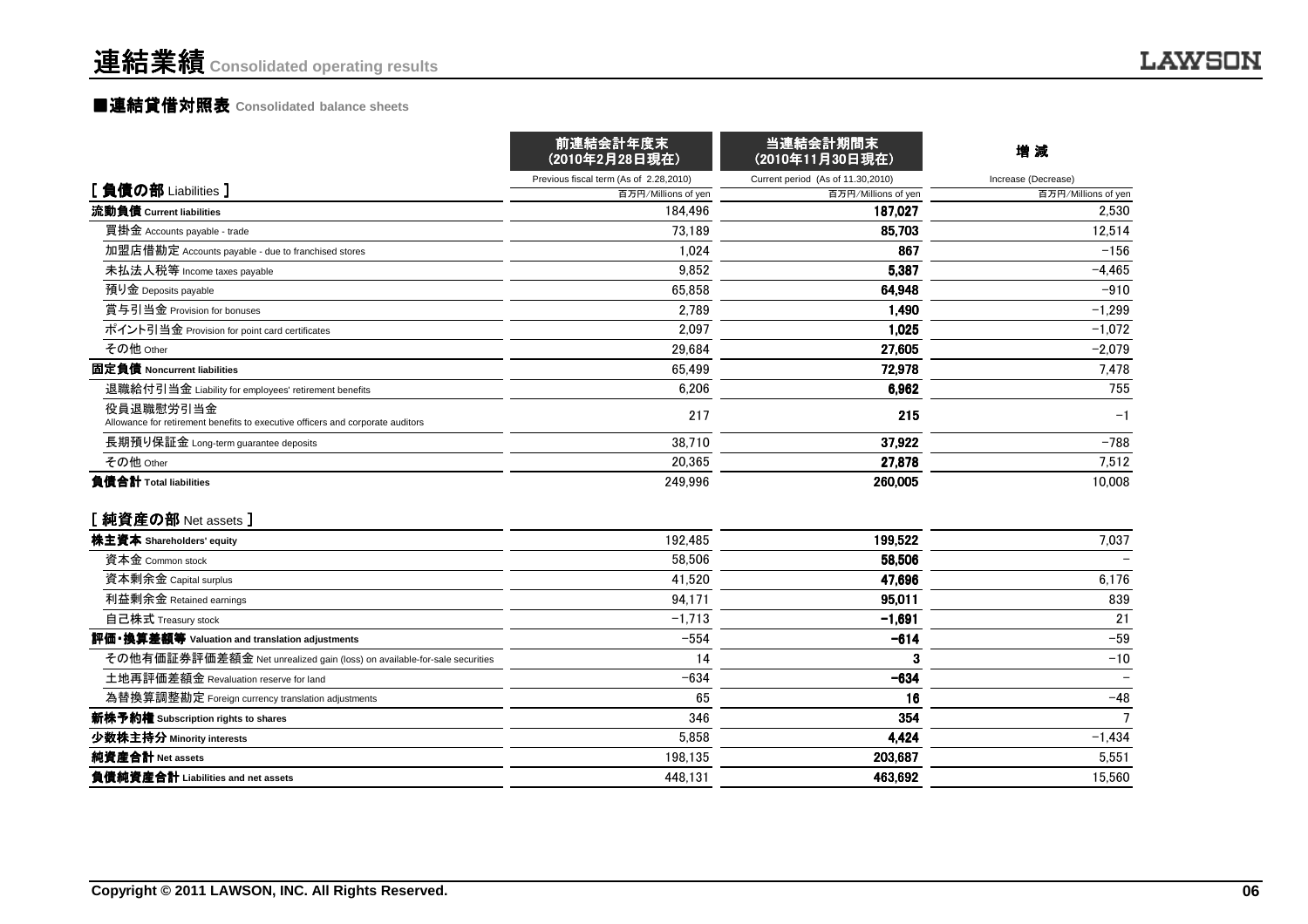### **■連結キャッシュ・フロ一計算書 Consolidated statements of cash flows**

|                                                                                  | 前第3四半期連結累計期間/3Q     | 当第3四半期連結累計期間/3Q     | 增減                  |
|----------------------------------------------------------------------------------|---------------------|---------------------|---------------------|
| Ⅰ.営業活動によるキャッシュ・フロー                                                               | 2009.3.1-2009.11.30 | 2010.3.1-2010.11.30 | Increase (Decrease) |
| I. Net cash provided by (used in) operating activities                           | 百万円/Millions of yen | 百万円/Millions of yen | 百万円/Millions of yen |
| 税金等調整前当期純利益 Income before income taxes                                           | 34.273              | 36.925              | 2,651               |
| 減価償却費 Depreciation and amortization                                              | 19.021              | 24,148              | 5,126               |
| 固定資産除却損 Loss on retirement of noncurrent assets                                  | 1.535               | 1.379               | $-155$              |
| 減損損失 Impairment loss                                                             | 2.394               | 4,311               | 1,917               |
| 退職給付引当金の増減額(マイナスは減少)<br>Increase (decrease) in provision for retirement benefits | 880                 | 755                 | $-125$              |
| 受取利息 Interest income                                                             | $-521$              | $-493$              | 28                  |
| 支払利息 Interest expenses                                                           | 228                 | 706                 | 477                 |
| その他の損益(マイナスは益) Other - net                                                       | 3.470               | $-619$              | $-4.089$            |
| 売上債権の増減額(マイナスは増加) Decrease (increase) in notes and accounts<br>receivable        | 5.920               | 1,578               | $-4.341$            |
| 未収入金の増減額(マイナスは増加) Decrease (increase) in accounts receivable - other             | 3.680               | $-416$              | $-4,096$            |
| 仕入債務の増減額(マイナスは減少) Increase (decrease) in notes and accounts<br>payable           | 4,553               | 12.357              | 7,804               |
| 未払金の増減額(マイナスは減少) Increase (decrease) in accounts payable - other                 | $-11.144$           | $-7.019$            | 4.125               |
| 預り金の増減額(マイナスは減少) Increase (decrease) in deposits payable                         | 2,267               | $-910$              | $-3,177$            |
| 預り保証金の増減額(マイナスは減少) Increase (decrease) in long-term guarantee<br>deposits        | $-3.073$            | $-788$              | 2,285               |
| その他の資産・負債の増減額 Other - net                                                        | $-4.929$            | 2,167               | 7.096               |
| 小計 Subtotal                                                                      | 58,555              | 74,082              | 15,527              |
| 利息の受取額 Interest income received                                                  | 520                 | 496                 | $-24$               |
| 利息の支払額 Interest expenses paid                                                    | $-229$              | $-706$              | $-476$              |
| 法人税等の支払額 Income taxes paid                                                       | $-17,977$           | $-16,078$           | 1,899               |
| 営業活動によるキャッシュ・フロー Net cash provided by (used in) operating activities             | 40.868              | 57,794              | 16.926              |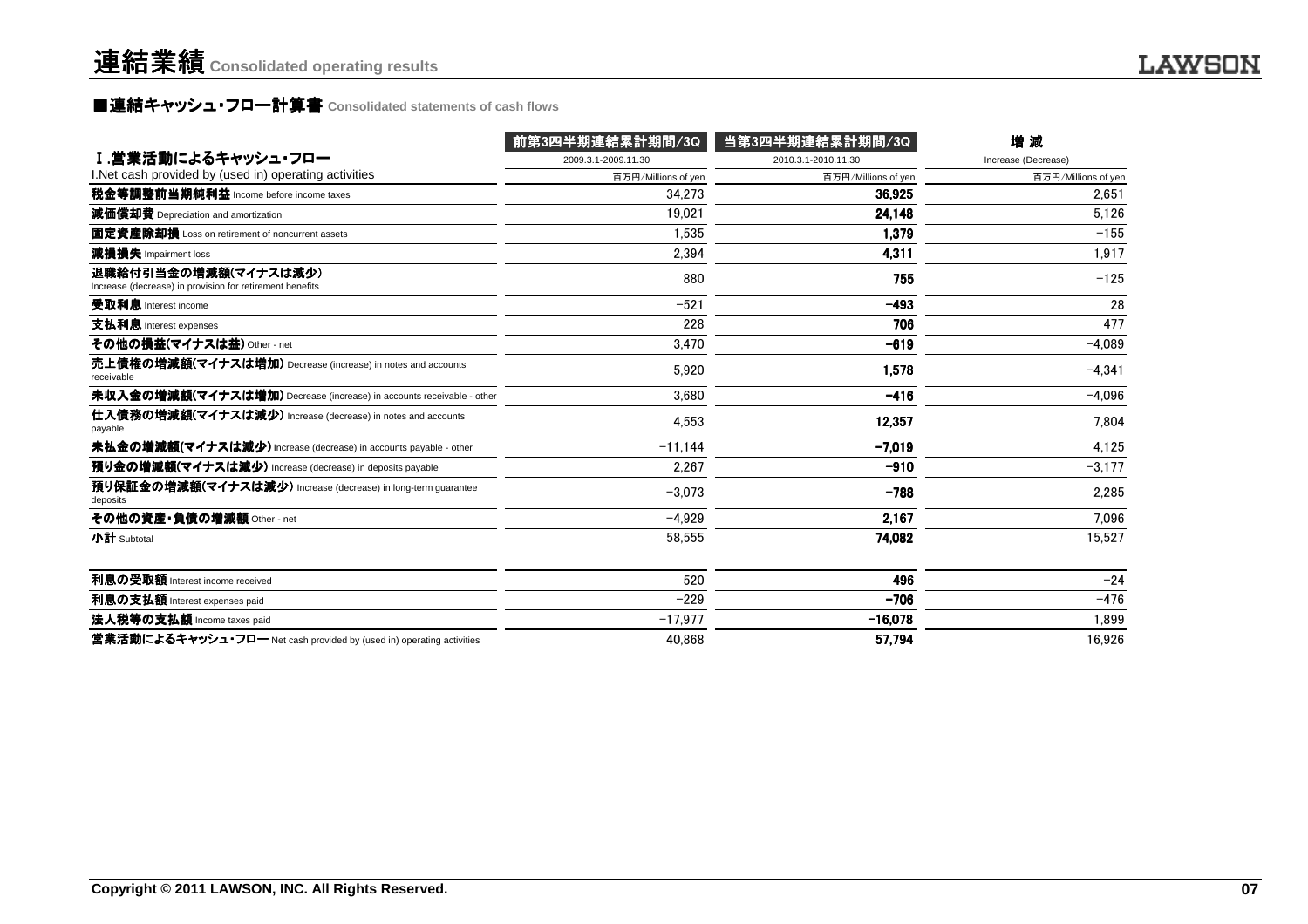|                                                                                                                                | 前第3四半期連結累計期間/3Q     | 当第3四半期連結累計期間/3Q     | 増減                  |
|--------------------------------------------------------------------------------------------------------------------------------|---------------------|---------------------|---------------------|
| Ⅱ.投資活動によるキャッシュ・フロー                                                                                                             | 2009.3.1-2009.11.30 | 2010.3.1-2010.11.30 | Increase (Decrease) |
| II. Net cash provided by (used in) investing activities                                                                        | 百万円/Millions of yen | 百万円/Millions of yen | 百万円/Millions of yen |
| 定期預金の預入による支出 Payments into time deposits                                                                                       | $-6.080$            | $-23,000$           | $-16,920$           |
| 定期預金の払戻による収入 Proceeds from withdrawal of time deposits                                                                         | 1.500               | 15,500              | 14.000              |
| 有価証券の取得による支出 Purchase of marketable securities                                                                                 | $-2.799$            |                     | 2.799               |
| 有価証券の償還による収入 Proceeds from redemption of marketable securities                                                                 | 4.100               | 2.500               | $-1.600$            |
| 連結範囲変更を伴う子会社株式取得による収入 Proceeds from purchase of investments<br>in subsidiaries resulting from change of scope of consolidation |                     | 455                 | 455                 |
| 有形固定資産の取得による支出 Purchase of property, plant and equipment                                                                       | $-18.672$           | $-15.845$           | 2,826               |
| 無形固定資産の取得による支出 Purchase of intangible assets                                                                                   | $-7.256$            | $-5,280$            | 1.976               |
| その他 Other - net                                                                                                                | $-1.839$            | $-798$              | 1.041               |
| 投資活動によるキャッシュ・フロー Net cash provided by (used in) investing activities                                                           | $-31,048$           | $-26,468$           | 4.579               |
| Ⅲ.財務活動によるキャッシュ・フロー<br>III. Net cash provided by (used in) financing activities                                                 |                     |                     |                     |
| リース債務の返済による支出 Repayments of lease obligations                                                                                  | $-4,233$            | $-6,543$            | $-2,310$            |
| 自己株式の取得による支出 Purchase of treasury stock                                                                                        | $-0$                | $-3,507$            | $-3,507$            |
| 長期借入金の返済による支出 Repayment of long-term loans payable                                                                             | $-1.968$            |                     | 1.968               |
| 配当金の支払額 Cash dividends paid                                                                                                    | $-15.866$           | $-16.422$           | $-555$              |
| その他 Other - net                                                                                                                | $-217$              | $-55$               | 162                 |
| 財務活動によるキャッシュ・フロー Net cash provided by (used in) financing activities                                                           | $-22.286$           | $-26,528$           | $-4,242$            |
| Ⅳ.現金及び現金同等物に係る換算差額(マイナスは減少)<br>Effect of exchange rate change on cash and cash equivalents                                     |                     | $-12$               | $-12$               |
| V.現金及び現金同等物の増減額(マイナスは減少)<br>Net Increase (decrease) in cash and cash equivalents                                               | $-12,466$           | 4,784               | 17,250              |
| Ⅵ.現金及び現金同等物の期首残高<br>Cash and cash equivalents at beginning of period                                                           | 83,981              | 54,843              | $-29,138$           |
| Ⅵ.現金及び現金同等物の期末残高<br>Cash and cash equivalents at end of period                                                                 | 71,515              | 59,627              | $-11,887$           |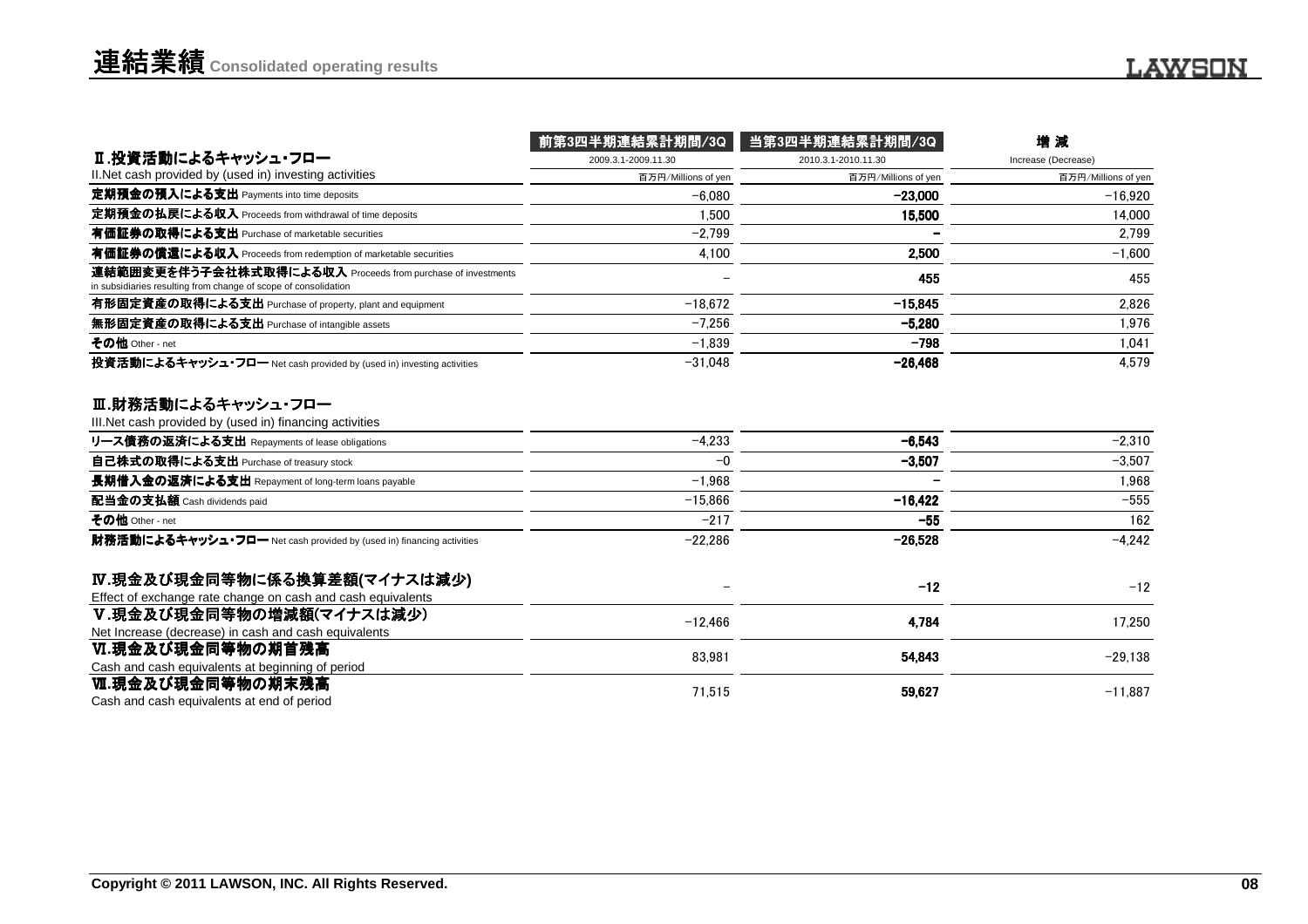#### **■国内店舗数の推移 Number of stores in Japan**

|                                               | 前第3四半期連結累計期間/3Q     | 当第3四半期連結累計期間/3Q     | 2011年2月 (計画)              |
|-----------------------------------------------|---------------------|---------------------|---------------------------|
|                                               | 2009.3.1-2009.11.30 | 2010.3.1-2010.11.30 | February, 2011 (Forecast) |
| <b>単体</b> Number of stores (Non-consolidated) |                     |                     |                           |
| 開店 Opening (店/Store)                          | 393                 | 352                 | 440                       |
| 閉店 Closure (店/Store)                          | 258                 | 215                 | 320                       |
| うち置換(-) Re-location(-)                        | 97                  | 57                  |                           |
| 純増 Net Increase (店/Store)                     | 135                 | 137                 | 120                       |
| 総店舗数Total number of stores                    | 8,737               | 8,766               | 8,749                     |
| グループ会社 Consolidated subsidiaries              |                     |                     |                           |
| 開店 Opening (店/Store)                          | 70                  | 80                  | 140                       |
| 閉店 Closure (店/Store)                          | 38                  | 43                  | 50                        |
| うち置換(-) Re-location(-)                        |                     |                     |                           |
| 純増 Net Increase (店/Store)                     | 32                  | 37                  | 90                        |
| 総店舗数Total number of stores                    | 957                 | 1,169               | 1,222                     |
| グループ計 Total                                   |                     |                     |                           |
| 開店 Opening (店/Store)                          | 446                 | 420                 | 550                       |
| 閉店 Closure (店/Store)                          | 279                 | 246                 | 340                       |
| うち置換(-) Re-location(-)                        | 97                  | 57                  |                           |
| 純増 Net Increase (店/Store)                     | 167                 | 174                 | 210                       |
| 総店舗数Total number of stores                    | 9,694               | 9,935               | 9,971                     |

(注)1. 上記の表の数値は、当社連結グループの運営するコンビニエンスストアの店舗数です。(株)ローソン沖縄の運営する店舗数を含みます。

2. 「グループ計」の「開店」及び「閉店」の数値は、グループ間での業態変更店舗数を除いています。

Note1: The number of stores are consolidated figures of LAWSON group including stores operated by LAWSON Okinawa, Inc.

 2: Store numbers for the group, "opening" and "closure" exclude format conversion withLAWSON group.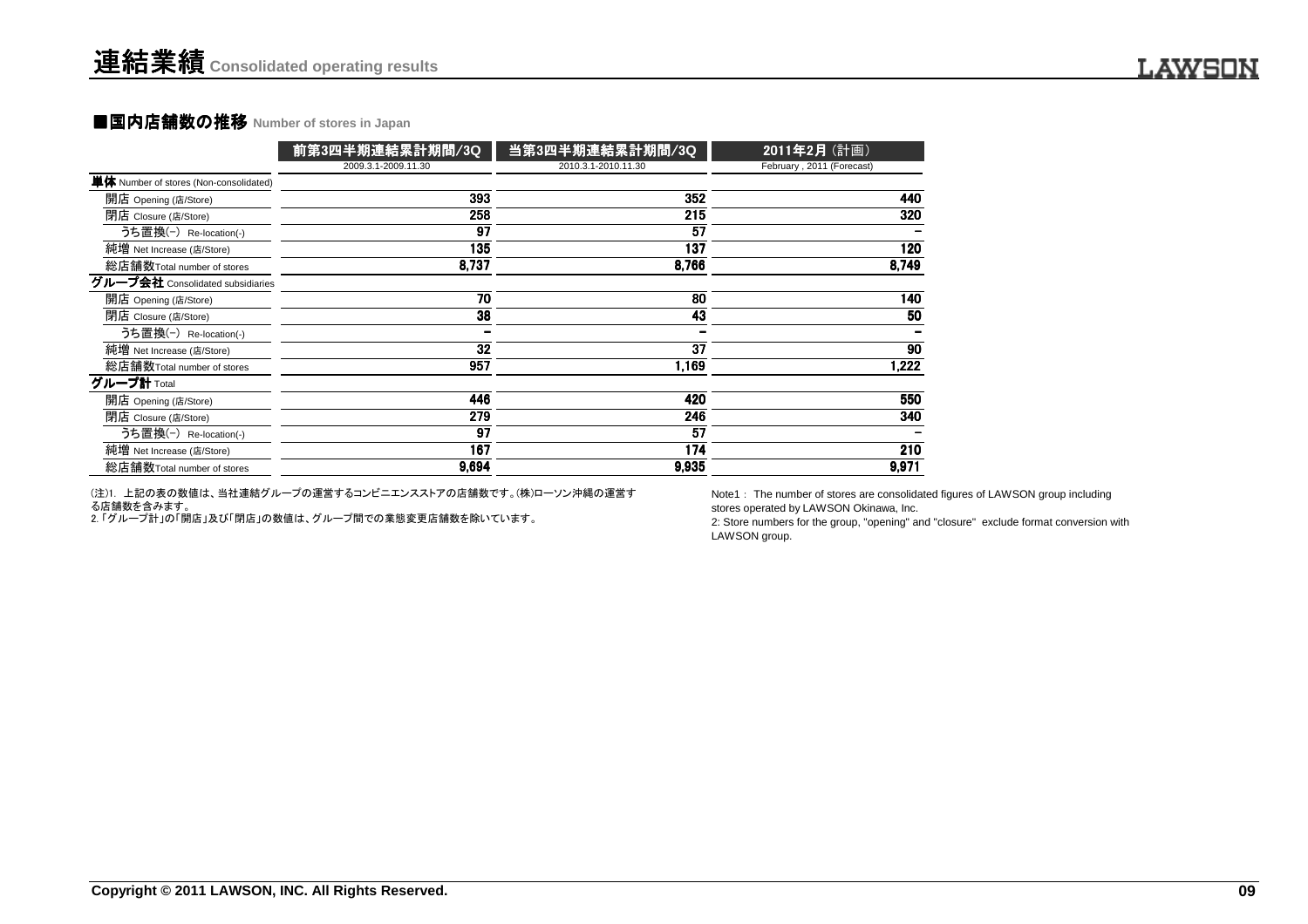### **■タイプ別店舗数** Number of stores by store type

|                                               | 2009年11月                 |           | 2010年2月        |           | 2010年11月<br>November, 2010 |           | 期中増加店舗数                 |
|-----------------------------------------------|--------------------------|-----------|----------------|-----------|----------------------------|-----------|-------------------------|
|                                               | November, 2009           |           | February, 2010 |           |                            |           | Net increase (decrease) |
|                                               | 店/Store                  | 構成比/Share | 店/Store        | 構成比/Share | 店/Store                    | 構成比/Share | 店/Store                 |
| 直営店 Company - owned stores                    |                          |           |                |           |                            |           |                         |
| ローソン LAWSON                                   | 276                      | 2.8%      | 207            | 2.1%      | 163                        | 1.6%      | $-44$                   |
| ナチュラルローソン NATURAL LAWSON                      | 69                       | 0.7%      | 62             | 0.6%      | 56                         | 0.6%      | $-6$                    |
| ローソンストア100·SHOP99<br>LAWSON STORE100 · SHOP99 | 829                      | 8.6%      | 829            | 8.5%      | 794                        | 8.0%      | $-35$                   |
| 小計 Subtotal                                   | 1,174                    | 12.1%     | 1,098          | 11.2%     | 1,013                      | 10.2%     | $-85$                   |
| 加盟店 Franchised Stores                         |                          |           |                |           |                            |           |                         |
| Bタイプ Type B                                   | 1,287                    | 13.3%     | 1,258          | 12.9%     | 1,231                      | 12.4%     | $-27$                   |
| Gタイプ <sub>Type G</sub>                        | 1,997                    | 20.6%     | 2,001          | 20.5%     | 2,043                      | 20.6%     | 42                      |
| Cタイプ Type C                                   | 5,084                    | 52.4%     | 5,074          | 52.0%     | 5,238                      | 52.7%     | 164                     |
| ナチュラルローソン NATURAL LAWSON                      | 24                       | 0.2%      | 27             | 0.3%      | 35                         | 0.4%      | 8                       |
| ローソンストア100·SHOP99<br>LAWSON STORE100 · SHOP99 | 128                      | 1.3%      | 167            | 1.7%      | 236                        | 2.4%      | 69                      |
| 小計 Subtotal                                   | 8,520                    | 87.9%     | 8,527          | 87.4%     | 8,783                      | 88.4%     | 256                     |
| エリアFC <sup>*</sup> Area franchised stores*    | $\overline{\phantom{m}}$ |           | 136            | 1.4%      | 139                        | 1.4%      | 3                       |
| 国内グループ計 Total                                 | 9,694                    | 100.0%    | 9,761          | 100.0%    | 9,935                      | 100.0%    | 174                     |
| ⇒₩□ いいお埋の置巻士は広葉数本もリナナ                         |                          |           |                |           |                            |           |                         |

\*㈱ローソン沖縄の運営する店舗数であります。

\*The number of LAWSON stores operated by equity-method affiliate LAWSON Okinawa, Inc. in Okinawa prefecture.

### **■その他の連結子会社の運営する店舗数状況** Number of stores of subsidiaries by region<br>→

|                                       | 2009年11月                 | 2010年2月        | 2010年11月       | 期中増加店舗数                 |
|---------------------------------------|--------------------------|----------------|----------------|-------------------------|
|                                       | November, 2009           | February, 2010 | November, 2010 | Net increase (decrease) |
|                                       | 店/Store                  | 店/Store        | 店/Store        | 店/Store                 |
| 重慶羅森便利店有限公司<br>CHONGQING LAWSON, Inc. | $\overline{\phantom{m}}$ |                |                |                         |

(注)決算月は12月です。

Note:This company has a December 31 fiscal year-end.

### ■持分法適用関連会社の運営する店舗数状況 Number of stores of equity method affiliate by region<br>→

|                                                 | 2009年11月                                              | 2010年2月        | 2010年11月       | 期中増加店舗数                 |
|-------------------------------------------------|-------------------------------------------------------|----------------|----------------|-------------------------|
|                                                 | November, 2009                                        | February, 2010 | November, 2010 | Net increase (decrease) |
|                                                 | 店/Store                                               | 店/Store        | 店/Store        | 店/Store                 |
| 上海華聯羅森有限公司<br>SHANGHAI HUALIAN LAWSON CO., LTD. | 296                                                   | 298            | 314            | 16                      |
| (注)決算月は12月です。                                   | Note: This company has a December 31 fiscal year-end. |                |                |                         |
|                                                 | 店/Store                                               | 店/Store        | 店/Store        | 店/Store                 |
| (株)ローソン沖縄 LAWSON Okinawa, Inc.                  |                                                       | 136            | 139            |                         |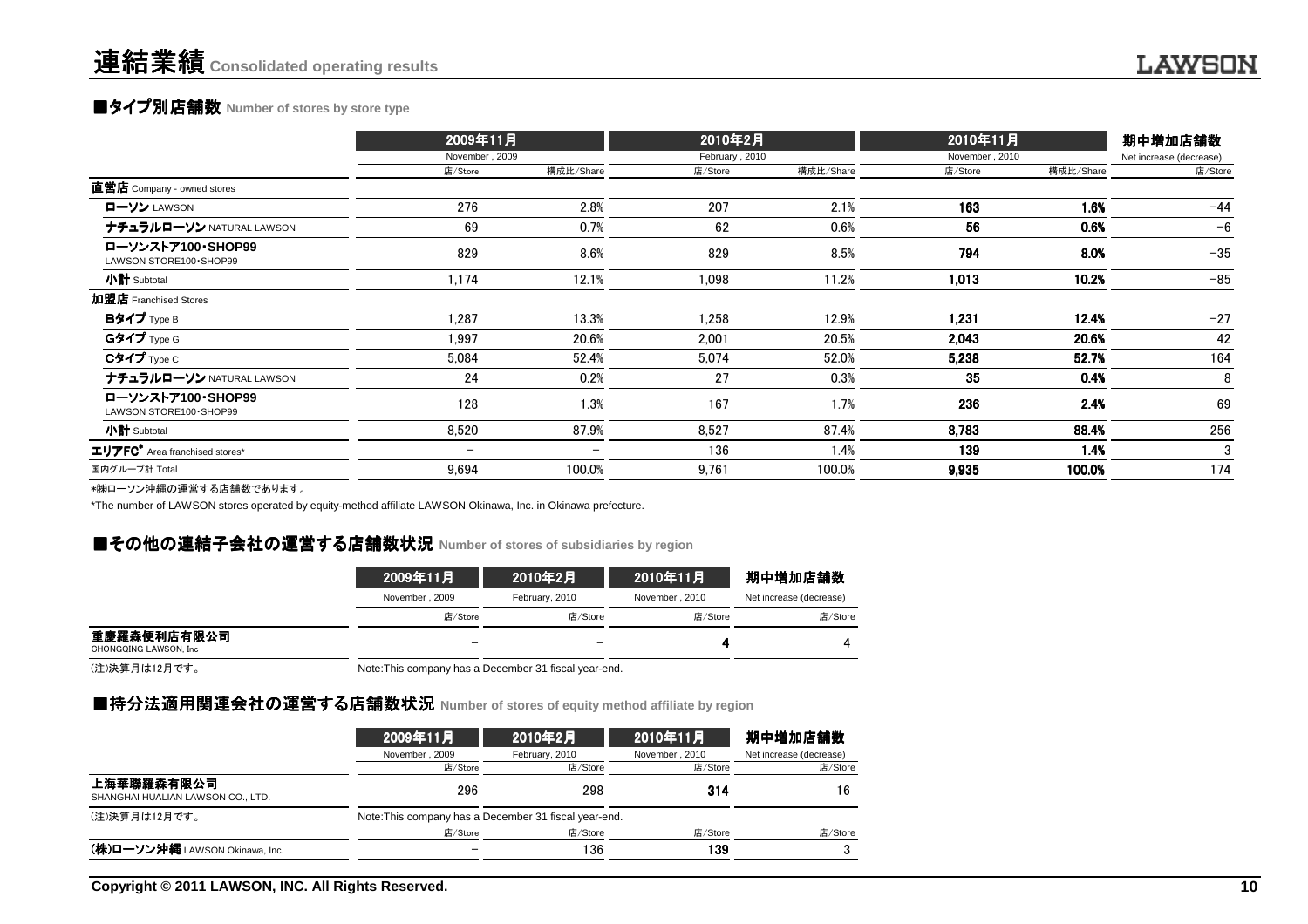#### ■都道府県別店舗分布状況 Number of stores by region and prefecture

|                           |              |               | 2010年2月                           |                  |         | 2010年11月                          |                  |                          | 増減                                |                          |
|---------------------------|--------------|---------------|-----------------------------------|------------------|---------|-----------------------------------|------------------|--------------------------|-----------------------------------|--------------------------|
|                           |              |               | February, 2010                    |                  |         | November, 2010                    |                  |                          | Net increase (decrease)           |                          |
|                           |              | ローソン          | ローソンストア<br>100/SHOP99             | グループ計            | ローソン    | ローソンストア<br>100/SHOP99             | グループ計            | ローソン                     | ローソンストア<br>100/SHOP99             | グループ計                    |
|                           |              | <b>LAWSON</b> | <b>LAWSON STORE</b><br>100/SHOP99 | Total            | LAWSON  | <b>LAWSON STORE</b><br>100/SHOP99 | Total            | LAWSON                   | <b>LAWSON STORE</b><br>100/SHOP99 | Total                    |
|                           |              | 店/Store       | 店/Store                           | 店/Store          | 店/Store | 店/Store                           | 店/Store          | 店/Store                  | 店/Store                           | 店/Store                  |
| 北海道 Hokkaido              | 北海道 Hokkaido | 518           | $\overline{\phantom{0}}$          | 518              | 533     | $\qquad \qquad -$                 | 533              | 15                       | $\overline{\phantom{0}}$          | 15                       |
| 東北 Tohoku                 | 青森 Aomori    | 167           | $\overline{\phantom{a}}$          | 167              | 168     | $\overline{\phantom{a}}$          | 168              |                          | $\overline{\phantom{m}}$          |                          |
|                           | 岩手 Iwate     | 161           | $\qquad \qquad -$                 | 161              | 161     | $\overline{\phantom{a}}$          | 161              | $\overline{\phantom{0}}$ | $\overline{\phantom{m}}$          |                          |
|                           | 宮城 Miyagi    | 166           | 27                                | 193              | 165     | 29                                | 194              | $-1$                     | $\mathbf{2}$                      |                          |
|                           | 秋田 Akita     | 148           | $\overline{\phantom{m}}$          | 148              | 152     | $\overline{\phantom{m}}$          | 152              | $\overline{4}$           | $\overline{\phantom{a}}$          | $\overline{4}$           |
|                           | 山形 Yamagata  | 59            | $\qquad \qquad -$                 | 59               | 60      | $\qquad \qquad -$                 | 60               |                          | $\overline{\phantom{m}}$          |                          |
|                           | 福島 Fukushima | 95            | 5                                 | 100              | 94      | 5                                 | 99               | $-1$                     |                                   | $-1$                     |
|                           | 小計 Sub total | 796           | 32                                | 828              | 800     | 34                                | 834              | $\overline{4}$           | $\overline{c}$                    | 6                        |
| 関東 Kanto                  | 茨城 Ibaraki   | 100           | 5                                 | 105              | 103     | 5                                 | 108              | 3                        | $\overline{\phantom{m}}$          | $\overline{3}$           |
|                           | 栃木 Tochigi   | 106           | $\overline{\phantom{m}}$          | 106              | 108     | $\overline{\phantom{a}}$          | 108              | $\overline{2}$           | $\overline{\phantom{m}}$          | $\overline{2}$           |
|                           | 群馬 Gunma     | 65            | $\overline{\phantom{a}}$          | 65               | 69      | $\overline{\phantom{a}}$          | 69               | $\overline{4}$           | $\overline{\phantom{a}}$          | $\overline{4}$           |
|                           | 埼玉 Saitama   | 327           | 47                                | 374              | 337     | 47                                | 384              | 10                       | $\overline{\phantom{a}}$          | 10                       |
|                           | 千葉 Chiba     | 290           | 61                                | 351              | 289     | 60                                | 349              | $-1$                     | $-1$                              | $-2$                     |
|                           | 東京 Tokyo     | 903           | 351                               | 1,254            | 928     | 352                               | 1,280            | 25                       | $\overline{1}$                    | $26\,$                   |
|                           | 神奈川 Kanagawa | 501           | 163                               | 664              | 522     | 169                               | 691              | 21                       | $6\phantom{1}$                    | $\overline{27}$          |
|                           | 小計 Sub total | 2,292         | 627                               | 2,919            | 2,356   | 633                               | 2,989            | 64                       | 6                                 | 70                       |
| 甲信越 Koshinetsu 新潟 Niigata |              | 104           | $\overline{\phantom{0}}$          | 104              | 103     | $\qquad \qquad -$                 | 103              | $-1$                     | $\overline{\phantom{0}}$          | $-1$                     |
|                           | 山梨 Yamanashi | 66            | $\overline{\phantom{a}}$          | 66               | 70      | $\overline{\phantom{a}}$          | 70               | 4                        | $\overline{\phantom{m}}$          | $\overline{4}$           |
|                           | 長野 Nagano    | 133           | $\overline{\phantom{a}}$          | 133              | 131     | $\overline{\phantom{a}}$          | 131              | $-2$                     | $\overline{\phantom{a}}$          | $-2$                     |
|                           | 小計 Sub total | 303           | $\overline{\phantom{m}}$          | 303              | 304     | $\overline{\phantom{a}}$          | 304              |                          | $\overline{\phantom{m}}$          | $\mathbf{1}$             |
| 北陸 Hokuriku               | 富山 Toyama    | 111           | $\overline{\phantom{m}}$          | $\overline{111}$ | 111     | $\qquad \qquad -$                 | $\overline{111}$ | $\overline{\phantom{m}}$ | $\overline{\phantom{m}}$          | $\overline{\phantom{a}}$ |
|                           | 石川 Ishikawa  | 85            | $\overline{\phantom{m}}$          | 85               | 89      | $\overline{\phantom{m}}$          | 89               | $\overline{4}$           | $\overline{\phantom{m}}$          | 4                        |
|                           | 福井 Fukui     | 96            | $\overline{\phantom{m}}$          | 96               | 99      | $\overline{\phantom{a}}$          | 99               | 3                        | $\overline{\phantom{a}}$          | $\sqrt{3}$               |
|                           | 小計 Sub total | 292           | $\overline{\phantom{m}}$          | 292              | 299     | $\overline{\phantom{m}}$          | 299              | $\overline{7}$           | $\overline{\phantom{m}}$          | $\overline{7}$           |
| 東海 Tokai                  | 静岡 Shizuoka  | 159           | 14                                | 173              | 165     | 13                                | 178              | 6                        | $-1$                              | $\overline{5}$           |
|                           | 愛知 Aichi     | 340           | 106                               | 446              | 349     | 116                               | 465              | 9                        | 10                                | 19                       |
|                           | 岐阜 Gifu      | 111           | 6                                 | 117              | 114     | 9                                 | 123              | 3                        | 3                                 | $\boldsymbol{6}$         |
|                           | 三重 Mie       | 90            | $\overline{\phantom{m}}$          | 90               | 96      | $\overline{\phantom{a}}$          | 96               | 6                        | $\overline{\phantom{a}}$          | 6                        |
|                           | 小計 Sub total | 700           | 126                               | 826              | 724     | 138                               | 862              | 24                       | 12                                | 36                       |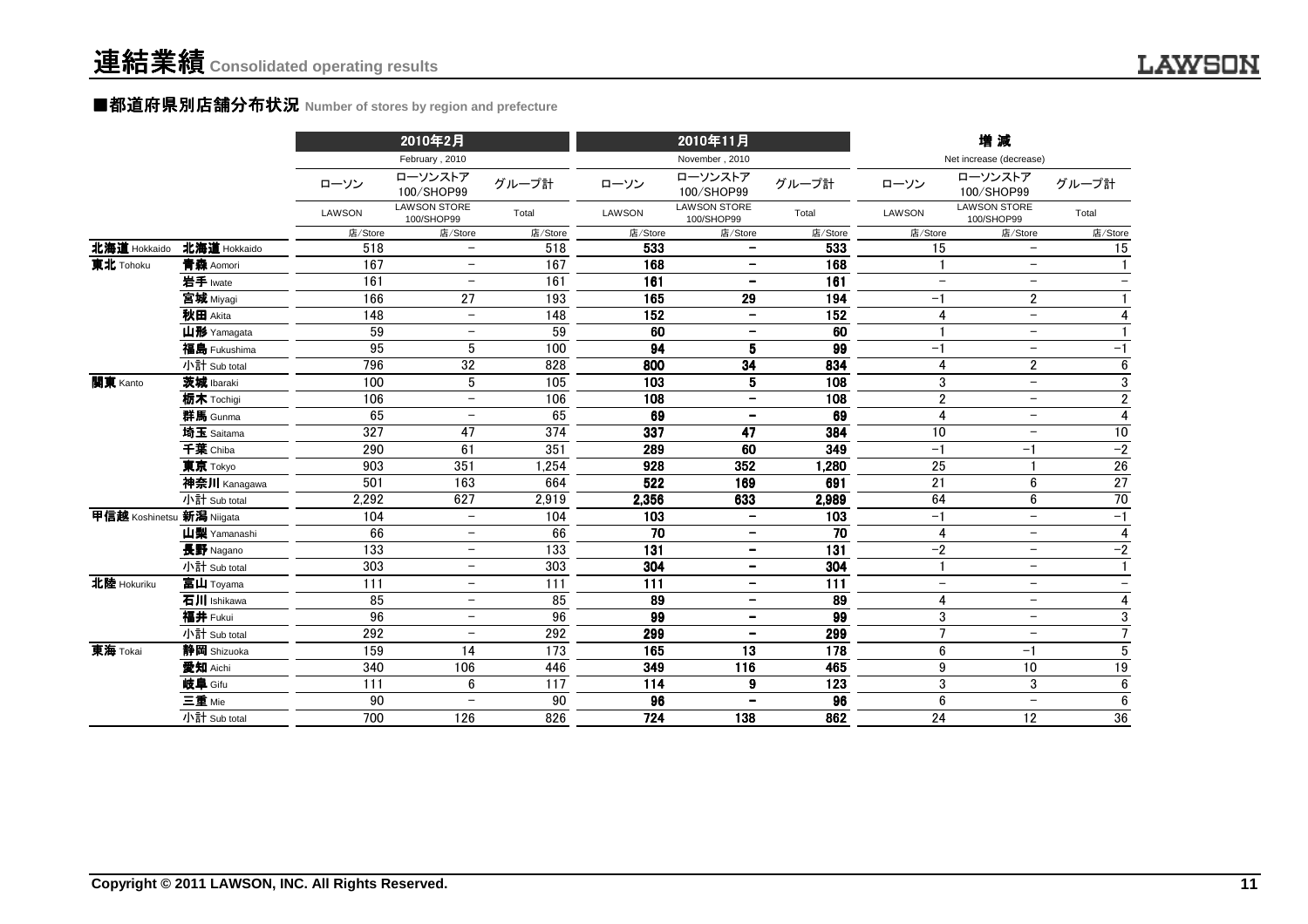#### ■都道府県別店舗分布状況 **Number of stores by region and prefecture**

|            |                                                           |               | 2010年2月                                 |                 |         | 2010年11月                                |                   |                          | 増減                                               |                          |
|------------|-----------------------------------------------------------|---------------|-----------------------------------------|-----------------|---------|-----------------------------------------|-------------------|--------------------------|--------------------------------------------------|--------------------------|
|            |                                                           | ローソン          | February, 2010<br>ローソンストア<br>100/SHOP99 | グループ計           | ローソン    | November, 2010<br>ローソンストア<br>100/SHOP99 | グループ計             | ローソン                     | Net increase (decrease)<br>ローソンストア<br>100/SHOP99 | グループ計                    |
|            |                                                           | <b>LAWSON</b> | <b>LAWSON STORE</b><br>100/SHOP99       | Total           | LAWSON  | <b>LAWSON STORE</b><br>100/SHOP99       | Total             | LAWSON                   | <b>LAWSON STORE</b><br>100/SHOP99                | Total                    |
|            |                                                           | 店/Store       | 店/Store                                 | 店/Store         | 店/Store | 店/Store                                 | 店/Store           | 店/Store                  | 店/Store                                          | 店/Store                  |
| 近畿 Kinki   | 滋賀 Shiga                                                  | 123           | $\overline{\phantom{m}}$                | 123             | 125     |                                         | 125               | $\overline{2}$           |                                                  | $\overline{2}$           |
|            | 京都 Kyoto                                                  | 207           | 38                                      | 245             | 210     | 42                                      | 252               | 3                        | 4                                                | $\overline{7}$           |
|            | 大阪 Osaka                                                  | 818           | 136                                     | 954             | 821     | 139                                     | 960               | 3                        | 3                                                | 6                        |
|            | 兵庫 Hyogo                                                  | 508           | 34                                      | 542             | 511     | 37                                      | 548               | 3                        | 3                                                | 6                        |
|            | 奈良 Nara                                                   | 99            | 3                                       | 102             | 98      | 3                                       | 101               | $-1$                     | $\overline{\phantom{m}}$                         | $-1$                     |
|            | 和歌山 Wakayama                                              | 109           | $\overline{\phantom{0}}$                | 109             | 110     | $\qquad \qquad -$                       | 110               |                          | $\overline{\phantom{0}}$                         | $\mathbf{1}$             |
|            | 小計 Sub total                                              | 1.864         | 211                                     | 2,075           | 1,875   | 221                                     | 2,096             | 11                       | 10                                               | 21                       |
| 中国 Chugoku | 鳥取 Tottori                                                | 89            | $\overline{\phantom{m}}$                | 89              | 89      | $\overline{\phantom{a}}$                | 89                | $\overline{\phantom{m}}$ | $\overline{\phantom{m}}$                         | $\overline{\phantom{m}}$ |
|            | 島根 Shimane                                                | 87            | $\qquad \qquad -$                       | 87              | 90      | $\overline{\phantom{a}}$                | 90                | 3                        | $\overline{\phantom{m}}$                         | $\mathbf{3}$             |
|            | 岡山 Okayama                                                | 123           | $\overline{\phantom{a}}$                | 123             | 122     | $\overline{\phantom{a}}$                | 122               | $-1$                     | $\overline{\phantom{0}}$                         | $-1$                     |
|            | 広島 Hiroshima                                              | 140           | $\overline{\phantom{m}}$                | 140             | 140     | $\overline{\phantom{a}}$                | 140               | $\overline{\phantom{0}}$ | $-$                                              | $\overline{\phantom{m}}$ |
|            | $\mathbf{\mathbf{\mu}}$ $\mathbf{\mathbf{\Pi}}$ Yamaguchi | 109           | $\overline{\phantom{0}}$                | 109             | 112     | $\overline{\phantom{a}}$                | 112               | 3                        | $-$                                              | 3                        |
|            | 小計 Sub total                                              | 548           | $\overline{\phantom{m}}$                | 548             | 553     | $\overline{\phantom{a}}$                | 553               | $\sqrt{5}$               | $\overline{\phantom{m}}$                         | $\overline{5}$           |
| 四国 Shikoku | 徳島 Tokushima                                              | 105           | $\overline{\phantom{m}}$                | 105             | 103     | $\overline{\phantom{m}}$                | 103               | $-2$                     | $\overline{\phantom{0}}$                         | $-2$                     |
|            | 香川 Kagawa                                                 | 97            | $\overline{\phantom{0}}$                | 97              | 99      | $\qquad \qquad -$                       | 99                | $\overline{2}$           | $\overline{\phantom{m}}$                         | $\overline{2}$           |
|            | 愛媛 Ehime                                                  | 156           | $\overline{\phantom{0}}$                | 156             | 154     | $\overline{\phantom{a}}$                | $\frac{154}{154}$ | $-2$                     | $\overline{\phantom{0}}$                         | $-2$                     |
|            | 高知 Kouchi                                                 | 58            | $\overline{\phantom{0}}$                | $\overline{58}$ | 57      | $\overline{\phantom{a}}$                | $\overline{57}$   | $-1$                     | $\overline{\phantom{m}}$                         | $-1$                     |
|            | 小計 Sub total                                              | 416           | $\overline{\phantom{m}}$                | 416             | 413     | $\overline{\phantom{a}}$                | 413               | $-3$                     | $\overline{\phantom{0}}$                         | $-3$                     |
| 九州 Kyusyu  | 福岡 Fukuoka                                                | 339           | -                                       | 339             | 346     | 4                                       | 350               | $\overline{7}$           | $\overline{4}$                                   | 11                       |
|            | 佐賀 Saga                                                   | 60            | $\overline{\phantom{m}}$                | 60              | 61      | $\overline{\phantom{m}}$                | 61                |                          | $-$                                              | $\mathbf{1}$             |
|            | 長崎 Nagasaki                                               | 85            | $\overline{\phantom{0}}$                | 85              | 85      | $\overline{\phantom{m}}$                | 85                | $\overline{\phantom{m}}$ | $-$                                              | $\overline{\phantom{m}}$ |
|            | 熊本 Kumamoto                                               | 91            | $\overline{\phantom{m}}$                | $\overline{91}$ | 91      | $\qquad \qquad \blacksquare$            | $\overline{91}$   | $\overline{\phantom{m}}$ | $\overline{\phantom{0}}$                         | $\overline{\phantom{m}}$ |
|            | 大分 Oita                                                   | 136           | $\overline{\phantom{m}}$                | 136             | 140     | $\overline{\phantom{m}}$                | 140               | 4                        | $-$                                              | $\overline{4}$           |
|            | 宮崎 Miyazaki                                               | 82            | $\overline{\phantom{m}}$                | 82              | 80      | $\qquad \qquad \blacksquare$            | 80                | $-2$                     | $\overline{\phantom{m}}$                         | $-2$                     |
|            | 鹿児島 Kagoshima                                             | 107           | $\overline{\phantom{0}}$                | 107             | 106     | $\overline{\phantom{a}}$                | 106               | $-1$                     | $\overline{\phantom{m}}$                         | $-1$                     |
|            | 沖縄 Okinawa                                                | 136           | $\overline{\phantom{m}}$                | 136             | 139     | $\overline{\phantom{a}}$                | 139               | 3                        | $\overline{\phantom{m}}$                         | $\overline{3}$           |
|            | 小計 Sub total                                              | 1,036         | $\overline{\phantom{a}}$                | 1,036           | 1,048   | 4                                       | 1,052             | 12                       | 4                                                | 16                       |
| 合計 Total   |                                                           | 8,765         | 996                                     | 9,761           | 8,905   | 1,030                                   | 9,935             | 140                      | 34                                               | $\frac{1}{174}$          |

上記の表の数値は、当社連結グループの運営するコンビニエンスストアの店舗数です。㈱ローソン沖縄の Note: The number of stores are consolidated figures of LAWSON group, include stores operated by LAWSON Okinawa, Inc. 運営する店舗数を含みます。

**LAWSON**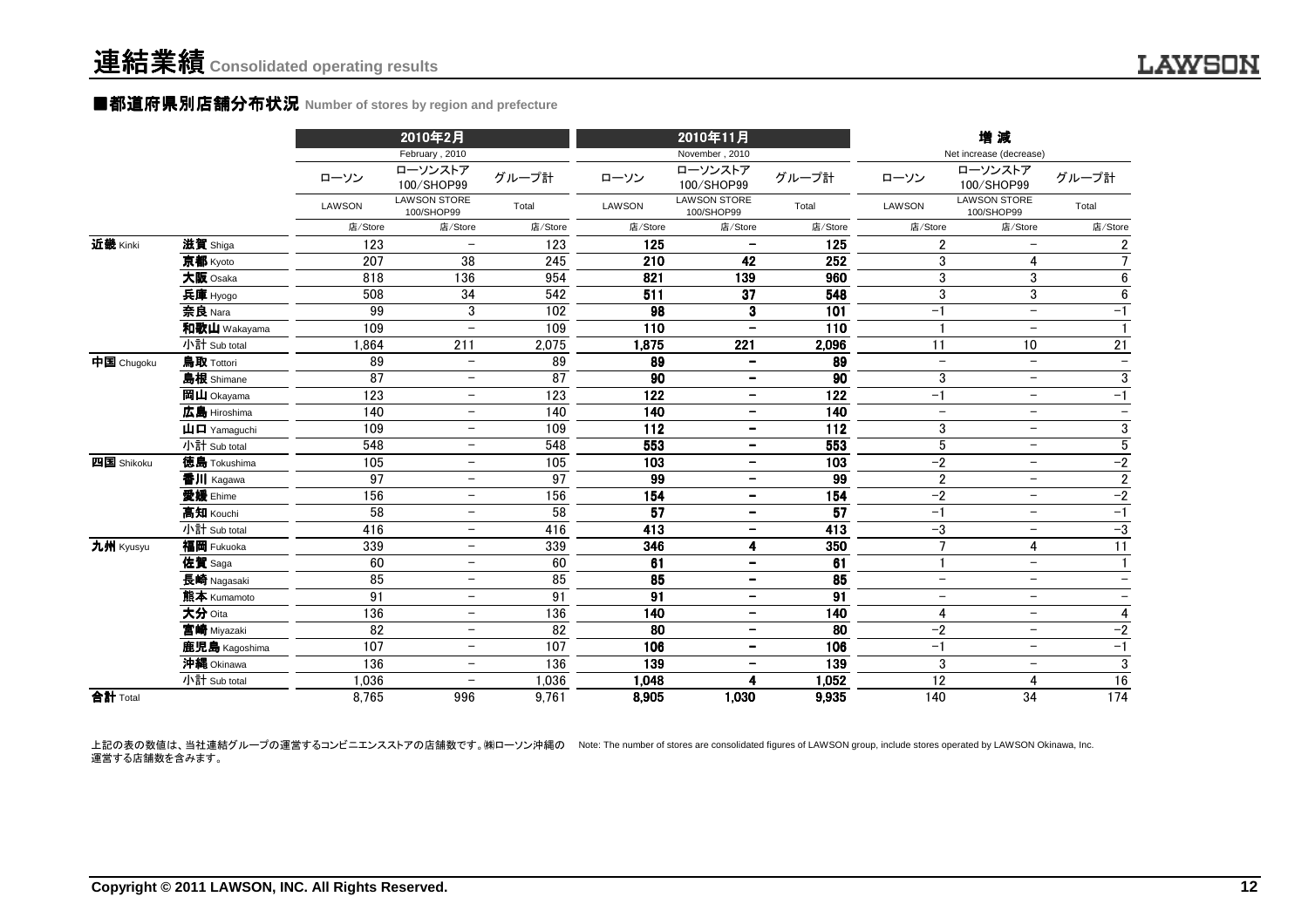### **■主な業績と予想** Results and forecasts for major financial indicators<br>
————————————————————

|                                                                |                                  | 2009年度/FY2009    |                                 |                  | 2010年度/FY2010       |                   |                                 |         |
|----------------------------------------------------------------|----------------------------------|------------------|---------------------------------|------------------|---------------------|-------------------|---------------------------------|---------|
|                                                                | 第3四半期/3Q                         |                  |                                 | 通期/Full year     |                     | 第3四半期/3Q          | 通期計画/Full year (Forecast)       |         |
|                                                                | 2009.3.1-2009.11.30<br>金額/Amount |                  | 2009.3.1-2010.2.28<br>金額/Amount |                  | 2010.3.1-2010.11.30 |                   | 2010.3.1-2011.2.28<br>金額/Amount | 前年比/YoY |
| チェーン全店売上高(億円)<br>Total net sales (Hundred millions of yen)     | 11,276                           | 前年比/YoY<br>98.5% | 14,724                          | 前年比/YoY<br>97.7% | 金額/Amount<br>11,308 | 前年比/YoY<br>100.3% | 15,000                          | 101.9%  |
| 营業総収入(億円)<br>Gross operating revenue (Hundred millions of yen) | 2,094                            | 97.6%            | 2,715                           | 97.1%            | 2,005               | 95.7%             | 2,620                           | 96.5%   |
| 営業利益(億円)<br>Operating profit (Hundred millions of yen)         | 395                              | 96.0%            | 449                             | 95.9%            | 414                 | 104.8%            | 475                             | 105.6%  |
| 経常利益(億円)<br>Recurring profit (Hundred millions of yen)         | 395                              | 94.5%            | 445                             | 94.2%            | 408                 | 103.4%            | 462                             | 103.6%  |
| 四半期(当期)純利益(億円)<br>Net profit (Hundred millions of yen)         | 189                              | 87.3%            | 206                             | 93.6%            | 205                 | 108.3%            | 227                             | 109.8%  |
| 1株当たり四半期(当期)純利益(円)<br>Net profit per share (yen)               |                                  | 191.11           |                                 | 208.38           |                     | 205.88            |                                 | 227.30  |
| 純資産(億円)<br>Net assets (Hundred millions of yen)                |                                  | 1,987            |                                 | 2,005            |                     | 2,072             |                                 |         |
| 総資産(億円)<br>Total assets (Hundred millions of yen)              |                                  | 4,069            |                                 | 4,204            |                     | 4,395             |                                 |         |
| 1株当たり純資産(円)<br>Net assets per share (yen)                      |                                  | 2.001.12         |                                 | 2.018.39         |                     | 2,071.98          |                                 |         |
| 総資産四半期(当期)純利益率<br><b>ROA</b>                                   |                                  | 4.7%             |                                 | 5.0%             |                     | 4.8%              |                                 |         |
| 自己資本四半期(当期)純利益率<br>ROE                                         |                                  | 9.6%             |                                 | 10.5%            |                     | 10.1%             |                                 |         |
| 流動比率<br>Current ratio                                          |                                  | 70.9%            |                                 | 70.6%            |                     | 75.1%             |                                 |         |
| 固定比率<br>Fixed ratio                                            |                                  | 150.9%           |                                 | 154.4%           |                     | 152.8%            |                                 |         |
| 自己資本比率<br>Capital adequacy ratio                               |                                  | 48.8%            |                                 | 47.6%            |                     | 47.1%             |                                 |         |
| 総店舗数<br>Number of stores                                       |                                  | 8,737            |                                 | 8,629            |                     | 8,766             |                                 | 8.749   |

(注)1.営業総収入は直営店売上高、加盟店からの収入等の合計です。

2.通期計画の1株当たり当期純利益に関しては、2010年11月30日現在の期末発行済株式数を用 franchised stores. いて算出しております。

Note1: The gross operating revenue includes total sales of LAWSON stores and commissions from

 2: Forecasted net profit per share in the full-year plan is calculated based on the number of outstandingshares as of November 30, 2010.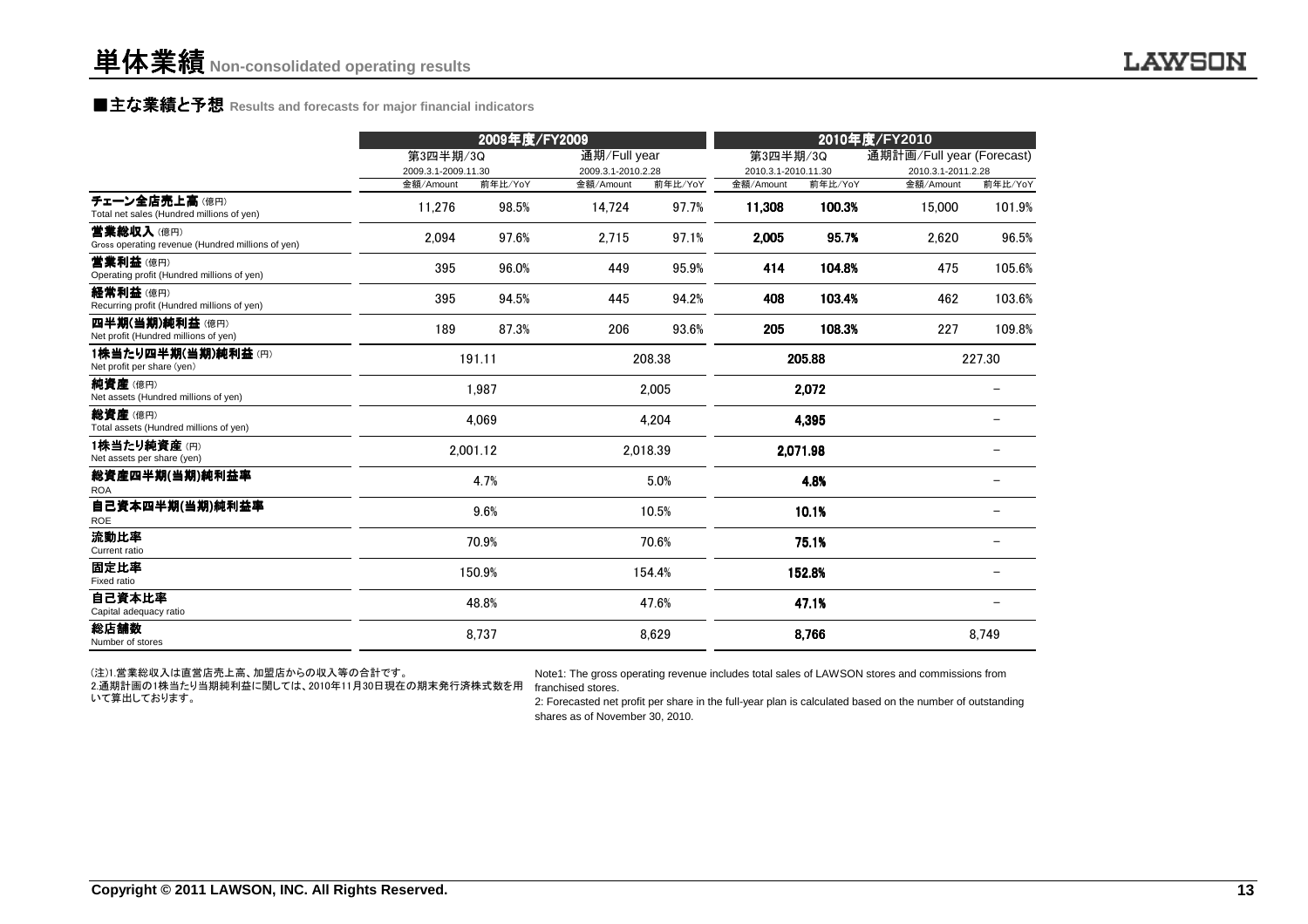### ■損益計算書 **Non-consolidated statements of income**

|                                                         | 前第3四半期累計期間/3Q       | 当第3四半期累計期間/3Q       | 増減                  |
|---------------------------------------------------------|---------------------|---------------------|---------------------|
|                                                         | 2009.3.1-2009.11.30 | 2010.3.1-2010.11.30 | Increase (Decrease) |
|                                                         | 百万円/Millions of yen | 百万円/Millions of yen | 百万円/Millions of yen |
| 営業収入 Operating revenue                                  | 157,781             | 163,963             | 6,181               |
| 加盟店からの収入 Commissions from franchised stores             | 141,445             | 146,838             | 5,393               |
| 加盟店売上高 Net sales of franchised stores                   | 1,075,998           | 1,094,244           | 18,245              |
| 全店売上高 Net sales of direct stores and franchised stores  | 1,127,689           | 1,130,811           | 3,121               |
| その他の営業収入 Other operating revenue                        | 16.336              | 17,124              | 787                 |
| 売上高 Net sales                                           | 51,691              | 36,567              | $-15,124$           |
| 営業総収入 Gross operating revenue                           | 209,473             | 200,530             | $-8,942$            |
| 売上原価 Cost of goods sold                                 | 36,998              | 25.721              | $-11,276$           |
| 売上総利益 Gross profit                                      | 14,693              | 10,845              | $-3,847$            |
| 営業総利益 Operating gross profit                            | 172,475             | 174,808             | 2,333               |
| 販売費及び一般管理費 Selling, general and administrative expenses | 132,889             | 133,312             | 423                 |
| 営業利益 Operating profit                                   | 39,585              | 41,496              | 1,910               |
| 営業外収益 Non-operating income                              | 1,231               | 995                 | $-235$              |
| 営業外費用 Non-operating expenses                            | 1,258               | 1,606               | 348                 |
| 経常利益 Recurring profit                                   | 39,558              | 40,884              | 1,326               |
| 特別利益 Extraordinary gain                                 | 55                  | 75                  | 19                  |
| 特別損失 Extraordinary loss                                 | 5,222               | 5,884               | 662                 |
| 税引前四半期純利益 Income before income taxes                    | 34,391              | 35,075              | 683                 |
| 法人税等 Income taxes                                       | 15,439              | 14,558              | $-881$              |
| 四半期純利益 Net profit                                       | 18,952              | 20,517              | 1,564               |
|                                                         |                     |                     |                     |

### ■販売管理費及び一般管理費の主な明細 Selling, general and administrative expenses<br>-

|                                                          | 前第3四半期累計期間/3Q       | 当第3四半期累計期間/3Q       | 増減                  |
|----------------------------------------------------------|---------------------|---------------------|---------------------|
|                                                          | 2009.3.1-2009.11.30 | 2010.3.1-2010.11.30 | Increase (Decrease) |
|                                                          | 百万円/Millions of yen | 百万円/Millions of yen | 百万円/Millions of yen |
| 地代家賃 Rents                                               | 47.761              | 49,724              | 1.962               |
| 人件費 Personal expenses                                    | 28.131              | 26.060              | $-2.070$            |
| 動産リース料 Equipment leasing charges                         | 6,602               | 4.745               | $-1.856$            |
| 有形固定資産減価償却費 Depreciation of property and store equipment | 13.291              | 15.556              | 2.265               |
| 広告宣伝費 Advertising and promotional expenses               | 7,505               | 7.214               | $-291$              |
| その他 Other                                                | 29.596              | 30,009              | 413                 |
| 合計 Total                                                 | 132.889             | 133,312             | 423                 |

(注) 「販売管理費及び一般管理費の主な明細」の 「その他」には、無形固定資産減価償却費を含んでおります。

Note: "Other"of "selling, general and administrative expenses" include amortization expenses of intangible assets.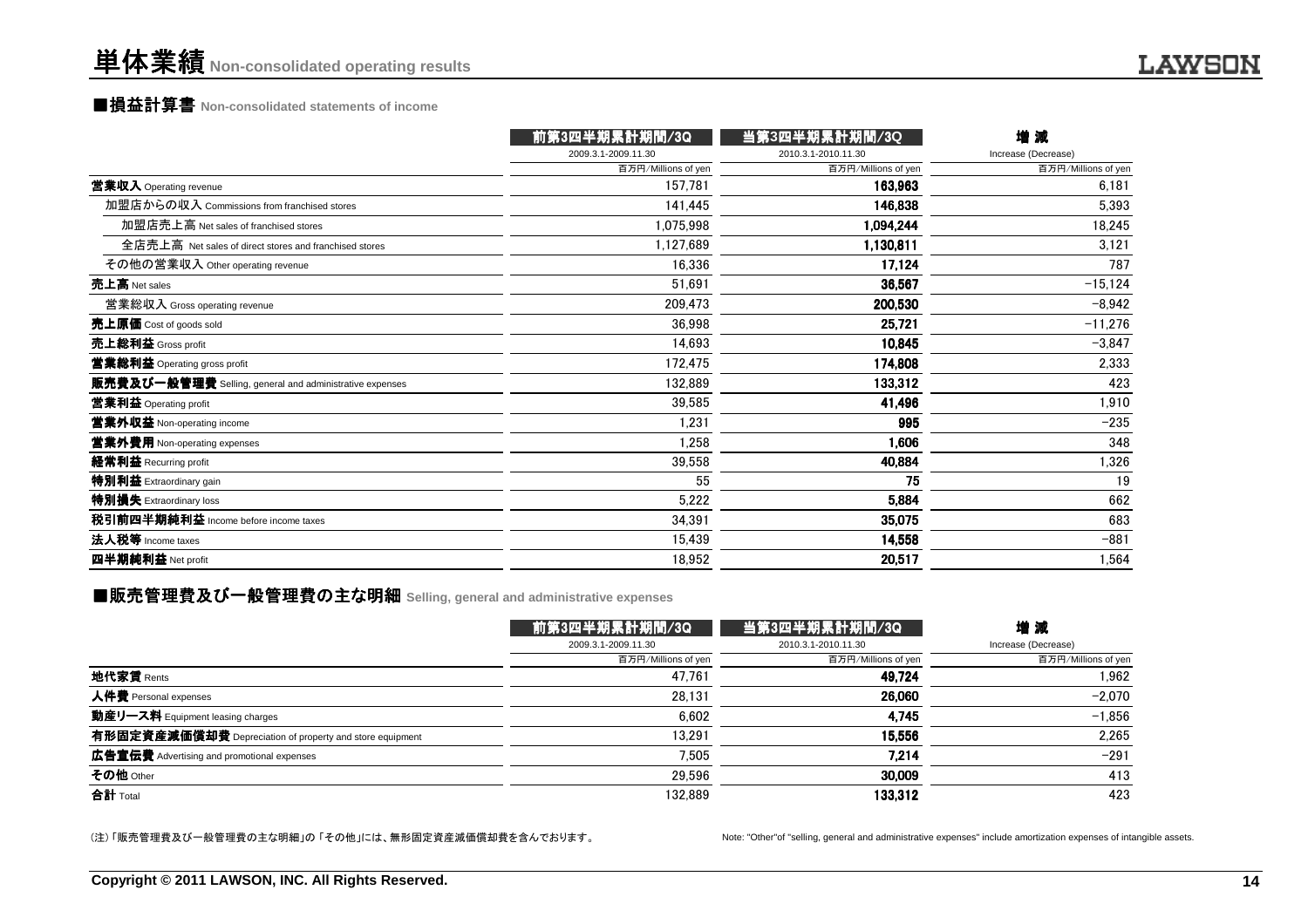### ■損益計算書(四半期会計期間) Non-consolidated statements of income<br>──────────────────────────────

|                                                         | 前第3四半期会計期間/3Q       | 当第3四半期会計期間/3Q       | 增減                  |
|---------------------------------------------------------|---------------------|---------------------|---------------------|
|                                                         | 2009.9.1-2009.11.30 | 2010.9.1-2010.11.30 | Increase (Decrease) |
|                                                         | 百万円/Millions of yen | 百万円/Millions of yen | 百万円/Millions of yen |
| 営業収入 Operating revenue                                  | 51,568              | 55,847              | 4,279               |
| 加盟店からの収入 Commissions from franchised stores             | 46,437              | 49,930              | 3,492               |
| 加盟店売上高 Net sales of franchised stores                   | 352,023             | 371,947             | 19,923              |
| 全店売上高 Net sales of direct stores and franchised stores  | 368,446             | 383.229             | 14,782              |
| その他の営業収入 Other operating revenue                        | 5,130               | 5.917               | 786                 |
| 売上高 Net sales                                           | 16,423              | 11,282              | $-5,140$            |
| 営業総収入 Gross operating revenue                           | 67,991              | 67,129              | $-861$              |
| 売上原価 Cost of goods sold                                 | 11,703              | 7.869               | $-3,834$            |
| 売上総利益 Gross profit on sales                             | 4,719               | 3,413               | $-1,306$            |
| 営業総利益 Operating gross profit                            | 56,287              | 59,260              | 2,973               |
| 販売費及び一般管理費 Selling, general and administrative expenses | 43,924              | 44,951              | 1,027               |
| 営業利益 Operating profit                                   | 12,363              | 14,309              | 1,945               |
| 営業外収益 Non-operating income                              | 450                 | 262                 | $-188$              |
| 営業外費用 Non-operating expenses                            | 393                 | 485                 | 92                  |
| 経常利益 Recurring profit                                   | 12,420              | 14,085              | 1,665               |
| 特別利益 Extraordinary gain                                 | 3                   |                     | $-2$                |
| 特別損失 Extraordinary loss                                 | 1,132               | 763                 | $-368$              |
| 税引前四半期純利益 Income before income taxes                    | 11,291              | 13,323              | 2,031               |
| 法人税等 Income taxes                                       | 4,621               | 5,466               | 845                 |
| 四半期純利益 Net profit                                       | 6,670               | 7,856               | 1,186               |
|                                                         |                     |                     |                     |

### ■販売管理費及び一般管理費の主な明細(四半期会計期間) Selling, general and administrative expenses<br>-

|                                                          | 前第3四半期会計期間/3Q       | 当第3四半期会計期間/3Q       | 増減                  |
|----------------------------------------------------------|---------------------|---------------------|---------------------|
|                                                          | 2009.9.1-2009.11.30 | 2010.9.1-2010.11.30 | Increase (Decrease) |
|                                                          | 百万円/Millions of yen | 百万円/Millions of yen | 百万円/Millions of yen |
| 地代家賃 Rents                                               | 16.165              | 16,753              | 588                 |
| 人件費 Personal expenses                                    | 9,138               | 8,966               | $-171$              |
| 動産リース料 Equipment leasing charges                         | 1.977               | 1.495               | $-482$              |
| 有形固定資産減価償却費 Depreciation of property and store equipment | 4.798               | 5,462               | 663                 |
| <b>広告宣伝費</b> Advertising and promotional expenses        | 2,095               | 2,498               | 403                 |
| その他 Other                                                | 9.748               | 9,774               | 25                  |
| 合計 Total                                                 | 43.924              | 44,951              | 1.027               |

(注) 「販売管理費及び一般管理費の主な明細」の 「その他」には、無形固定資産減価償却費を含んでおります。

Note: "Other"of "selling, general and administrative" include amortization expenses of intangible assets.

**Copyright © 2011 LAWSON, INC. All Rights Reserved.**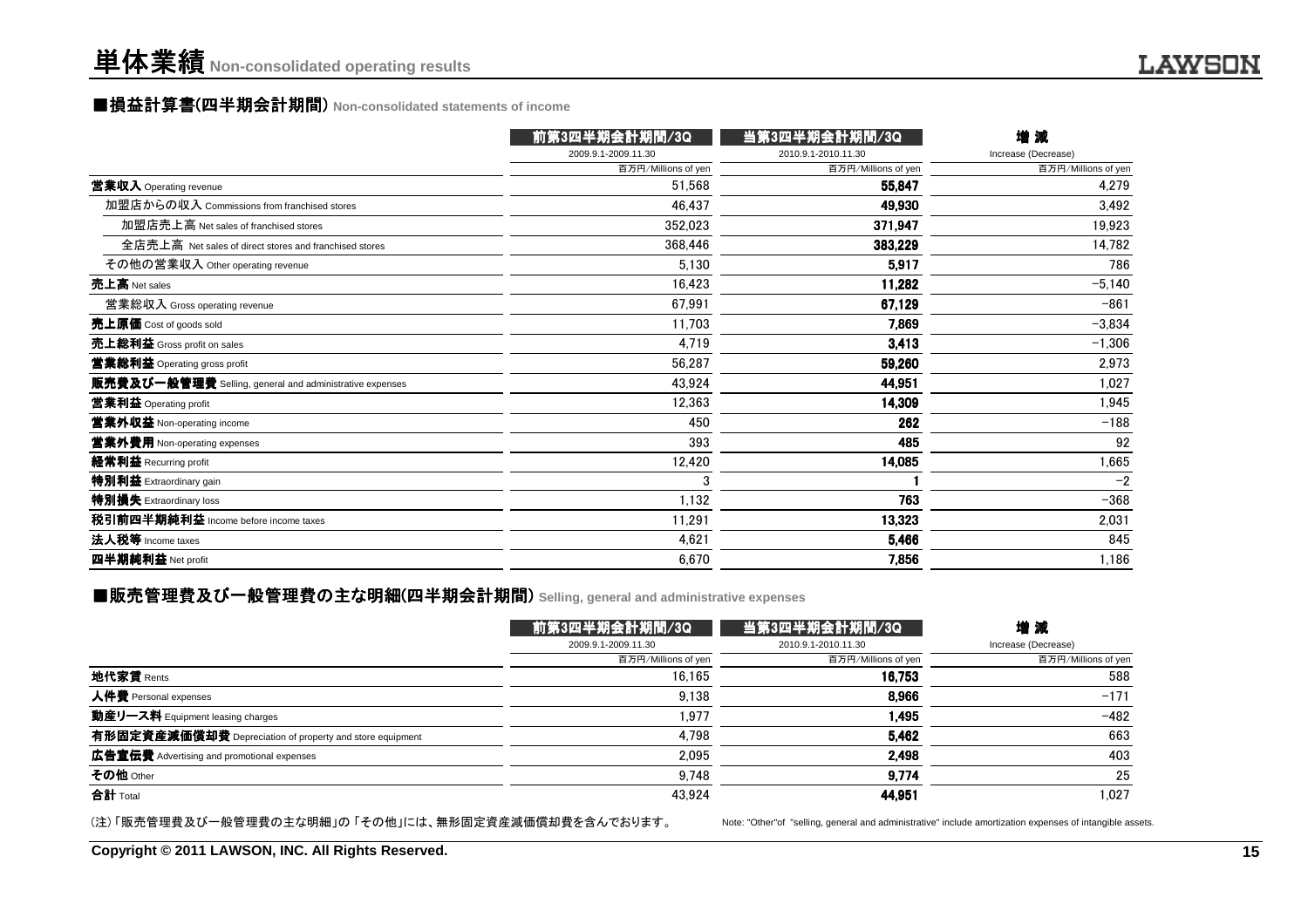| ■投融資の状況                                                  | 前第3四半期累計期間/3Q       | 当第3四半期累計期間/3Q       | 通期計画                |
|----------------------------------------------------------|---------------------|---------------------|---------------------|
| Capital expenditure                                      | 2009.3.1-2009.11.30 | 2010.3.1-2010.11.30 | Forecasts / 2011.2  |
|                                                          | 百万円/Millions of yen | 百万円/Millions of yen | 百万円/Millions of yen |
| 新店投資 New store investments                               | 12.875              | 9.555               | 13,000              |
| 既存店投資 Existing store investments                         | 4.883               | 4.871               | 7.500               |
| システム関連投資 IT-related investments                          | 7.068               | 4,919               | 7.500               |
| その他 Other                                                | 460                 | 128                 | 500                 |
| 投資小計 Subtotal                                            | 25.287              | 19.473              | 28,500              |
| <b>出資·融資</b> Investments and advances                    | 321                 | $-453$              | 3.000               |
| リース Leases                                               | 19.866              | 7.749               | 11.500              |
| 合計 Total                                                 | 45.474              | 26.769              | 43,000              |
| 有形固定資産減価償却費 Depreciation of property and store equipment | 13.291              | 15.556              | 21.600              |
| 無形固定資産償却費 Amortization of intangible assets              | 3.345               | 5.472               | 7.300               |
| 減価償却費計 Total depreciation and amortization               | 16.636              | 21,029              | 28,900              |
|                                                          |                     |                     |                     |

(注)1.リースは各会計期間に取得したリース物件の取得価額相当額を記載しております。

 2.新リース会計の適用により有形固定資産減価償却費には、売買処理されるリース物件の減価償却費を含んでおります。3..2010年度のリース債務の返済による支出は、4,976百万円です。

Note1: "Leases" are the amount of charges equivalent to the purchase price of the respective assets for the accounting period.2: Depreciation of property and store equipment includes depreciation for leased property treated as a sale-and-purchasetransaction due to the application of new lease accounting standards in Japan.

3: The amount of repayments of lease obligations (consolidated) of FY2010 is 4,976 millions of yen.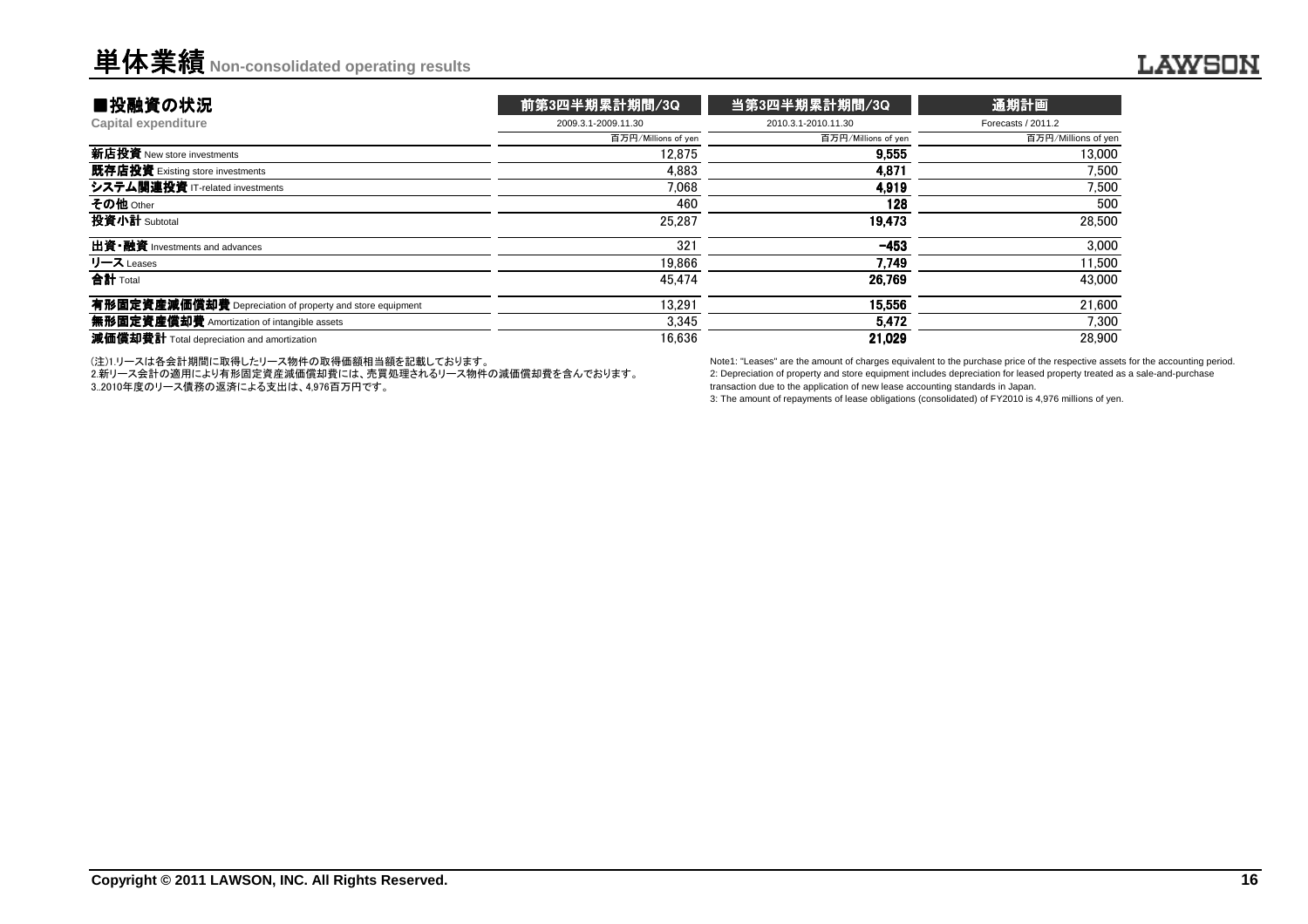### ■貸借対照表 **Balance sheets (Non-consolidated)**

|                                                                            | 前事業年度末<br>(2010年2月28日現在)               | 当第3四半期会計期間末<br>(2010年11月30日現在)    | 増減                  |
|----------------------------------------------------------------------------|----------------------------------------|-----------------------------------|---------------------|
|                                                                            | Previous fiscal term (As of 2.28,2010) | Current period (As of 11.30,2010) | Increase (Decrease) |
| [資産の部 Assets]                                                              | 百万円/Millions of yen                    | 百万円/Millions of yen               | 百万円/Millions of yen |
| 流動資産 Current assets                                                        | 111.412                                | 123.446                           | 12,033              |
| 現金及び預金 Cash and deposits                                                   | 53.862                                 | 69,677                            | 15,815              |
| 加盟店貸勘定 Accounts receivable - due from franchised stores                    | 20.767                                 | 18.784                            | $-1.983$            |
| 商品 Merchandise inventories                                                 | 1.063                                  | 1,170                             | 107                 |
| 未収入金 Accounts receivable - other                                           | 21,484                                 | 22,540                            | 1,056               |
| 繰延税金資産 Deferred tax assets                                                 | 3.188                                  | 1.836                             | $-1,352$            |
| その他 Other                                                                  | 11,120                                 | 9,512                             | $-1,608$            |
| 貸倒引当金 Allowance for doubtful accounts                                      | $-74$                                  | $-75$                             | $-0$                |
| <b>固定資産</b> Noncurrent assets                                              | 309.031                                | 316,092                           | 7.061               |
| 有形固定資産 Property, plant and equipment                                       | 133.828                                | 139,377                           | 5,549               |
| ・建物及び構築物 Buildings and structures                                          | 89.812                                 | 88,440                            | $-1,372$            |
| ・車両運搬具及び工具器具備品 Vehicles, tools, furniture and fixtures                     | 11.708                                 | 11,008                            | $-700$              |
| •その他 Other                                                                 | 32.307                                 | 39.929                            | 7.621               |
| 無形固定資産 Intangible assets                                                   | 27.807                                 | 26.943                            | $-864$              |
| 投資その他の資産 Investments and other assets                                      | 147.395                                | 149.771                           | 2,376               |
| •関係会社株式 Stocks of subsidiaries and affiliates                              | 18,301                                 | 14,158                            | $-4,142$            |
| ・長期貸付金 Long-terms loans receivable                                         | 29.670                                 | 40,344                            | 10,673              |
| •差入保証金 Guarantee deposits                                                  | 79.338                                 | 77,603                            | $-1.735$            |
| •繰延税金資産 Deferred tax assets                                                | 14,424                                 | 11,620                            | $-2,804$            |
| •その他 Other                                                                 | 7.639                                  | 7.809                             | 169                 |
| •貸倒引当金 Allowance for doubtful accounts                                     | $-1.979$                               | $-1,763$                          | 215                 |
| 資産合計 Total Assets                                                          | 420,444                                | 439,539                           | 19,095              |
| 有形固定資産の減価償却累計額<br>Accumulated depreciation of property and store equipment | 127,314                                | 137,405                           | 10,091              |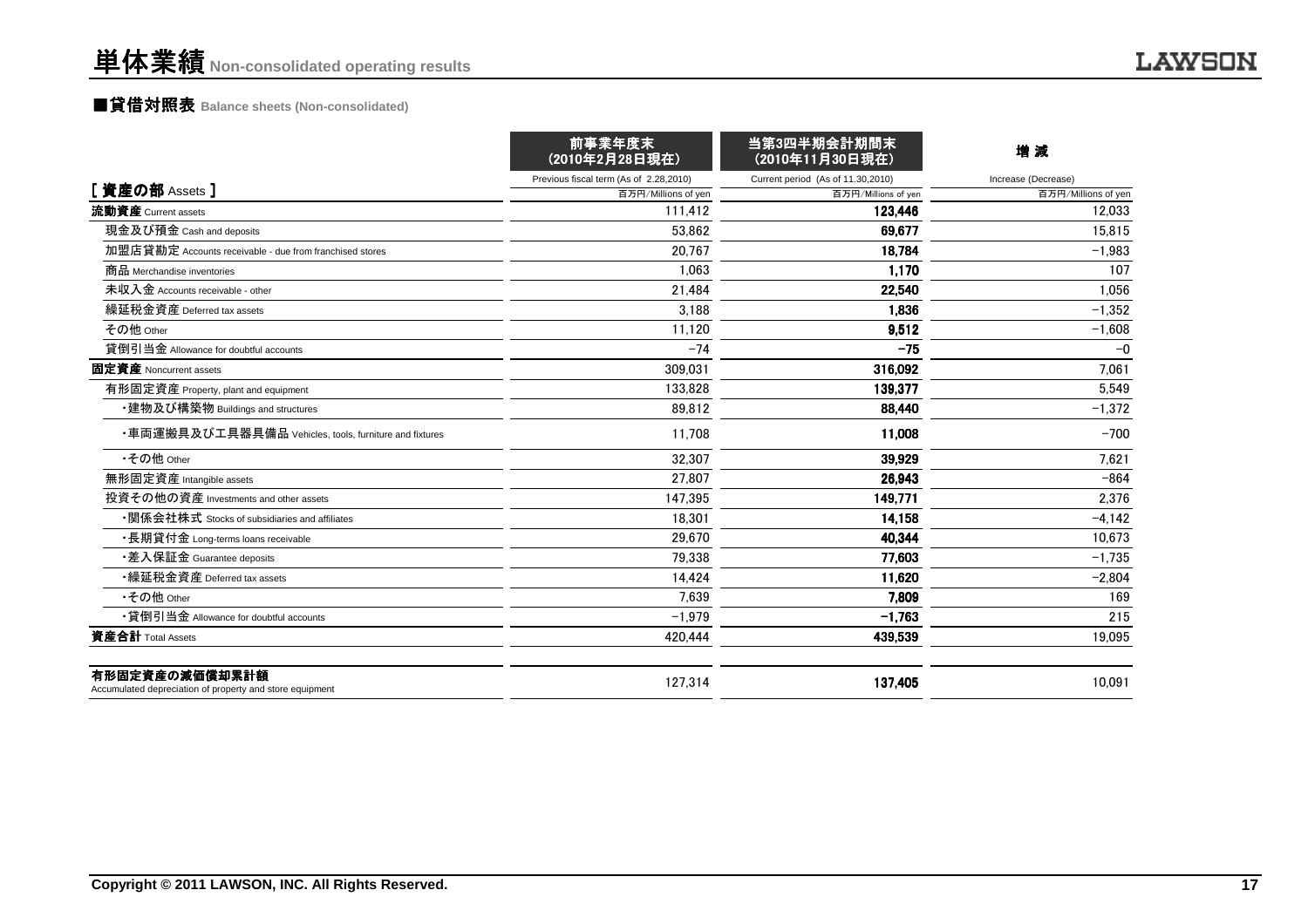### ■貸借対照表 **Balance sheets (Non-consolidated)**

|                                                                                             | 前事業年度末<br>(2010年2月28日現在)               | 当第3四半期会計期間末<br>(2010年11月30日現在)    | 増減                  |
|---------------------------------------------------------------------------------------------|----------------------------------------|-----------------------------------|---------------------|
|                                                                                             | Previous fiscal term (As of 2.28,2010) | Current period (As of 11.30,2010) | Increase (Decrease) |
| [負債の部 Liabilities ]                                                                         | 百万円/Millions of yen                    | 百万円/Millions of yen               | 百万円/Millions of yen |
| 流動負債 Current liabilities                                                                    | 157,764                                | 164,483                           | 6,719               |
| 買掛金 Accounts payable - trade                                                                | 64,271                                 | 74,177                            | 9,905               |
| 加盟店借勘定 Accounts payable - due to franchised stores                                          | 905                                    | 864                               | $-41$               |
| 未払金 Accounts payable - other                                                                | 17,502                                 | 11,415                            | $-6,087$            |
| 未払法人税等 Income taxes payable                                                                 | 8,812                                  | 4,969                             | $-3,843$            |
| 預り金 Deposits payable                                                                        | 55,999                                 | 56,424                            | 424                 |
| 賞与引当金 Provision for bonuses                                                                 | 2,629                                  | 1,416                             | $-1,212$            |
| ポイント引当金 Provision for point card certificates                                               | 2,095                                  | 1,023                             | $-1,072$            |
| その他 Other                                                                                   | 5,548                                  | 14,193                            | 8,645               |
| 固定負債 Noncurrent liabilities                                                                 | 62,173                                 | 67,777                            | 5,604               |
| 退職給付引当金 Liability for employees' retirement benefits                                        | 6,095                                  | 6,826                             | 730                 |
| 役員退職慰労引当金<br>Allowance for retirement benefits to executive officers and corporate auditors | 201                                    | 197                               | $-3$                |
| 長期預り保証金 Long-term guarantee deposits                                                        | 38,735                                 | 38,020                            | $-714$              |
| その他 Other                                                                                   | 17,140                                 | 22,733                            | 5,592               |
| 負債合計 Total liabilities                                                                      | 219,937                                | 232,261                           | 12,323              |

#### [純資産の部 Net assets ]

| 株主資本 Sahreholders' equity                                                | 200,803  | 207.568  | 6.765  |
|--------------------------------------------------------------------------|----------|----------|--------|
| 資本金 Common stock                                                         | 58,506   | 58,506   |        |
| 資本剰余金 Capital surplus                                                    | 41.520   | 47.696   | 6,176  |
| 利益剰余金 Retained earnings                                                  | 102.490  | 103,056  | 566    |
| 自己株式 Treasury stock                                                      | $-1,713$ | $-1,691$ | 21     |
| 評価・換算差額等 Valuation and translation adjustments                           | $-643$   | $-644$   | $-1$   |
| その他有価証券評価差額金 Net unrealized gain (loss) on available-for-sale securities | $-8$     | -9       | $-1$   |
| 土地再評価差額金 Revaluation reserve for land                                    | $-634$   | $-634$   |        |
| 新株予約権 Subscription rights to shares                                      | 346      | 354      |        |
| 純資産合計 Net assets                                                         | 200,506  | 207.277  | 6,771  |
| 負債純資産合計 Liabilities and assets                                           | 420,444  | 439,539  | 19.095 |